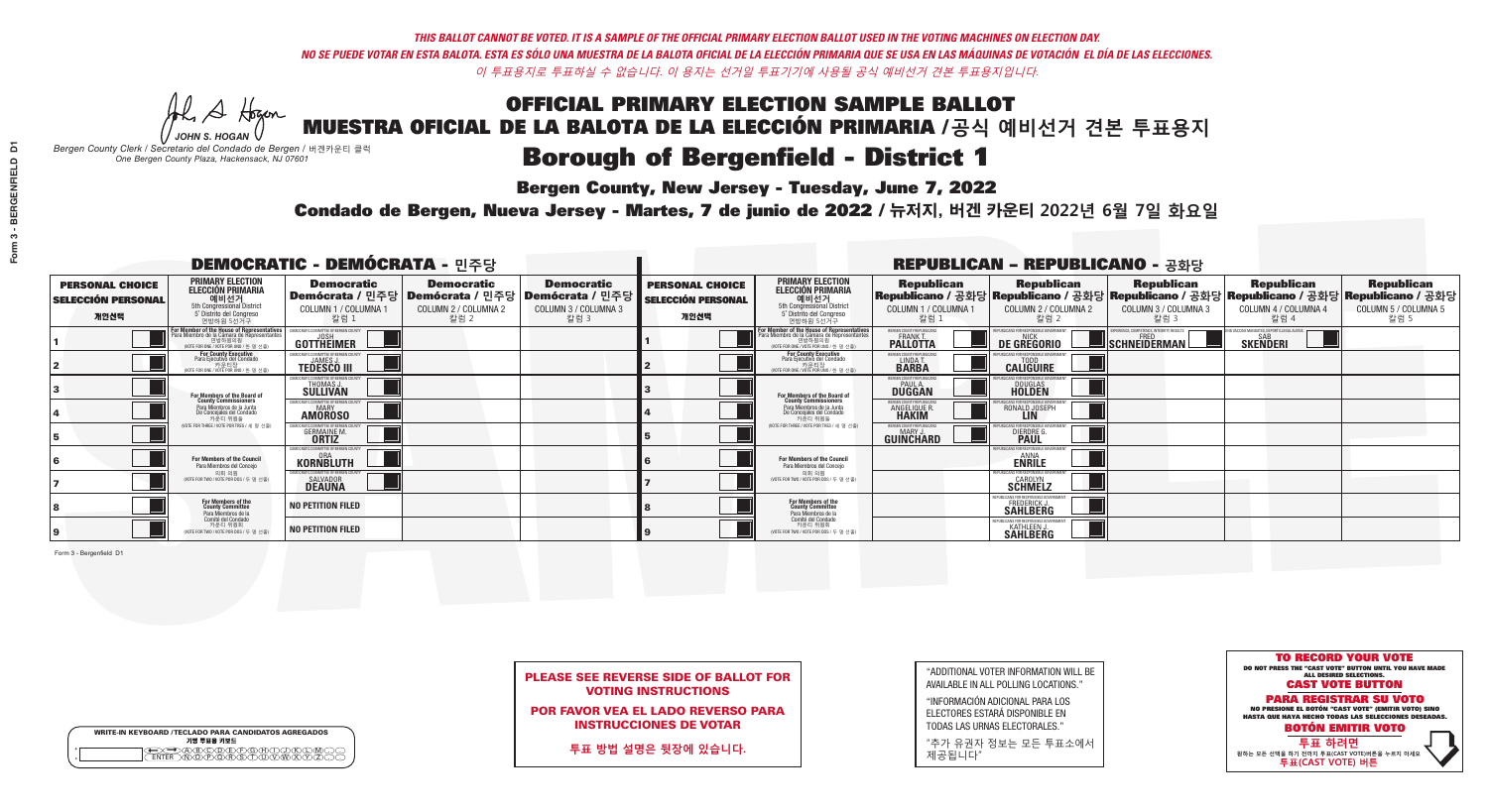**Bergen County, New Jersey - Tuesday, June 7, 2022** 

A Hogen *JOHN S. HOGAN*

|        | <b>WRITE-IN KEYBOARD /TECLADO PARA CANDIDATOS AGREGADOS</b><br>기명 투표용 키보드 |  |
|--------|---------------------------------------------------------------------------|--|
| o<br>o | )(B)C)(D)(E)(F)(G)(H)(T)<br><u>፝ዀ፝፟፟</u> ፙ፝ዾ፝ዾ፝ዾዾ                         |  |

*Bergen County Clerk / Secretario del Condado de Bergen /* 버겐카운티 클럭 *One Bergen County Plaza, Hackensack, NJ 07601*



PLEASE SEE REVERSE SIDE OF BALLOT FOR VOTING INSTRUCTIONS

POR FAVOR VEA EL LADO REVERSO PARA INSTRUCCIONES DE VOTAR

**투표 방법 설명은 뒷장에 있습니다.**

| "ADDITIONAL VOTER INFORMATION WILL BE |
|---------------------------------------|
| AVAILABLE IN ALL POLLING LOCATIONS."  |

"INFORMACIÓN ADICIONAL PARA LOS ELECTORES ESTARÁ DISPONIBLE EN TODAS LAS URNAS ELECTORALES."

"추가 유권자 정보는 모든 투표소에서 제공됩니다"

Condado de Bergen, Nueva Jersey - Martes, 7 de junio de 2022 / 뉴저지, 버겐 카운티 2022년 6월 7일 화요일 *One Bergen County Plaza, Hackensack, NJ 07601*

|                                                             |                                                                                                                                               | <b>DEMOCRATIC - DEMÓCRATA - 민주당</b>                                      |                                                   |                                                                                                        |                                                             |                                                                                                                                               |                                                                | <b>REPUBLICAN - REPUBLICANO - 공화당</b>                  |                                                                                                                                                |                                                               |                                                   |
|-------------------------------------------------------------|-----------------------------------------------------------------------------------------------------------------------------------------------|--------------------------------------------------------------------------|---------------------------------------------------|--------------------------------------------------------------------------------------------------------|-------------------------------------------------------------|-----------------------------------------------------------------------------------------------------------------------------------------------|----------------------------------------------------------------|--------------------------------------------------------|------------------------------------------------------------------------------------------------------------------------------------------------|---------------------------------------------------------------|---------------------------------------------------|
| <b>PERSONAL CHOICE</b><br><b>SELECCIÓN PERSONAL</b><br>개인선택 | <b>PRIMARY ELECTION</b><br><b>ELECCIÓN PRIMARIA</b><br>예비선거<br><sup>5th</sup> Congressional District<br>5° Distrito del Congreso<br>연방하원 5선거구 | <b>Democratic</b><br>COLUMN 1 / COLUMNA 1<br>칼럼 1                        | <b>Democratic</b><br>COLUMN 2 / COLUMNA 2<br>칼럼 2 | <b>Democratic</b><br>│Demócrata / 민주당│Demócrata / 민주당│Demócrata / 민주당│<br>COLUMN 3 / COLUMNA 3<br>칼럼 3 | <b>PERSONAL CHOICE</b><br><b>SELECCIÓN PERSONAL</b><br>개인선택 | <b>PRIMARY ELECTION</b><br><b>ELECCIÓN PRIMARIA</b><br>예비선거<br>5th Congressional District<br>5° Distrito del Congreso<br>연방하원 5선거구            | <b>Republican</b><br>COLUMN 1 / COLUMNA 1<br>칼럼 :              | <b>Republican</b><br>COLUMN 2 / COLUMNA 2<br>칼럼 2      | <b>Republican</b><br>Republicano / 공화당 Republicano / 공화당 Republicano / 공화당 Republicano / 공화당 Republicano / 공화당<br>COLUMN 3 / COLUMNA 3<br>칼럼 3 | <b>Republican</b><br>COLUMN 4 / COLUMNA 4<br>칼럼 4             | <b>Republican</b><br>COLUMN 5 / COLUMNA 5<br>칼럼 5 |
|                                                             | For Member of the House of Representatives<br>Para Miembro de la Cámara de Representantes<br>연방하원의원<br>WOTE FOR ONE / VOTE POR UNO / 한 명 선출   | DEMOCRATIC COMMITTEE OF BERGEN COUNTY<br>JOSH<br><b>GOTTHEIMER</b>       |                                                   |                                                                                                        |                                                             | For Member of the House of Representatives<br>Para Miembro de la Cámara de Representantes<br>연방하원의원<br>(VOTE FOR ONE / VOTE POR UNO / 한 명 선출) | BERGEN COUNTY REPUBLICANS<br>FRANK T.<br><b>PALLOTTA</b>       | DE GREGORIO                                            | SCHNEIDERMAN                                                                                                                                   | D VACCINE MANDATES, DEPORT ILLEGAL ALIENS.<br><b>SKENDERI</b> |                                                   |
|                                                             | For County Executive<br>Para Ejecutivo del Condado<br>. 카운티장<br>(VOTE FOR ONE / VOTE POR UNO / 한 명 선출)                                        | )EMOCRATIC COMMITTEE OF BERGEN COUNT<br><b>TEDESCO III</b>               |                                                   |                                                                                                        |                                                             | <b>For County Executive</b><br>Para Ejecutivo del Condado<br>카운티장<br>(VOTE FOR ONE / VOTE POR UNO / 한 명 선출)                                   | BERGEN COUNTY REPUBLICAN<br>LINDAT.                            | <b>CALIGUIRE</b>                                       |                                                                                                                                                |                                                               |                                                   |
|                                                             | <b>For Members of the Board of<br/>County Commissioners</b>                                                                                   | MOCRATIC COMMITTEE OF BERGEN COUNT<br><b>SULLIVAN</b>                    |                                                   |                                                                                                        |                                                             | For Members of the Board of<br>County Commissioners                                                                                           | ERGEN COUNTY REPUBLICAN<br><b>PAUL A.</b><br><b>DUGGAN</b>     | <b>DOUGLAS</b><br><b>HOLDEN</b>                        |                                                                                                                                                |                                                               |                                                   |
|                                                             | Para Miembros de la Junta<br>De Concejales del Condado<br>카운티 위원들                                                                             | <b>10CRATIC COMMITTEE OF BERGEN COUNTY</b><br><b>AMOROSO</b>             |                                                   |                                                                                                        |                                                             | Para Miembros de la Junta<br>De Concejales del Condado<br>카운티 위원들                                                                             | ERGEN COUNTY REPUBLICAN:<br><b>ANGELIQUE R</b><br><b>HAKIM</b> | RONALD JOSEPH                                          |                                                                                                                                                |                                                               |                                                   |
|                                                             | NOTE FOR THREE / VOTE POR TRES / 세 명 선출)                                                                                                      | RATIC COMMITTEE OF BERGEN COUN<br><b>GERMAINE M.</b>                     |                                                   |                                                                                                        |                                                             | NOTE FOR THREE / VOTE POR TRES / 세 명 선출)                                                                                                      | ERGEN COUNTY REPUBLICANS<br>MARY J.<br>GUINCHARD               | DIERDRE G                                              |                                                                                                                                                |                                                               |                                                   |
|                                                             | For Members of the Council<br>Para Miembros del Conceio                                                                                       | <b>EMOCRATIC COMMITTEE OF BERGEN COU</b><br><b>KORNBLUTH</b>             |                                                   |                                                                                                        |                                                             | For Members of the Council<br>Para Miembros del Conceio                                                                                       |                                                                | <b>FOR RESPONSIBLE G</b><br><b>ENRILE</b>              |                                                                                                                                                |                                                               |                                                   |
|                                                             | 의회 의원<br>(VOTE FOR TWO / VOTE POR DOS / 두 명 선출)                                                                                               | <b>EMOCRATIC COMMITTEE OF BERGEN COUNTY</b><br>SALVADOR<br><b>DEAUNA</b> |                                                   |                                                                                                        |                                                             | 의회 의원<br>(VOTE FOR TWO / VOTE POR DOS / 두 명 선출)                                                                                               |                                                                | EPUBLICANS FOR RESPONSIBLE GOVERNMEN<br><b>SCHMELZ</b> |                                                                                                                                                |                                                               |                                                   |
|                                                             | For Members of the<br>County Committee<br>Para Miembros de la                                                                                 | <b>PAMILIA</b>                                                           |                                                   |                                                                                                        |                                                             | For Members of the<br>County Committee<br>Para Miembros de la<br>Comité del Condado                                                           |                                                                | REPUBLICANS FOR RESPONSIBLE<br><b>HUGHES</b>           |                                                                                                                                                |                                                               |                                                   |
|                                                             | Comité del Condado<br>카운티 위원회<br>(VOTE FOR TWO / VOTE POR DOS / 두 명 선출)                                                                       | MOCRATIC COMMITTEE OF BERGEN CO<br>SONIA<br><b>FAMILIA</b>               |                                                   |                                                                                                        |                                                             | 카운티 위원회<br>WOTE FOR TWO / VOTE POR DOS / 두 명 선출)                                                                                              |                                                                | <b>MARLENY</b><br>HUGHES                               |                                                                                                                                                |                                                               |                                                   |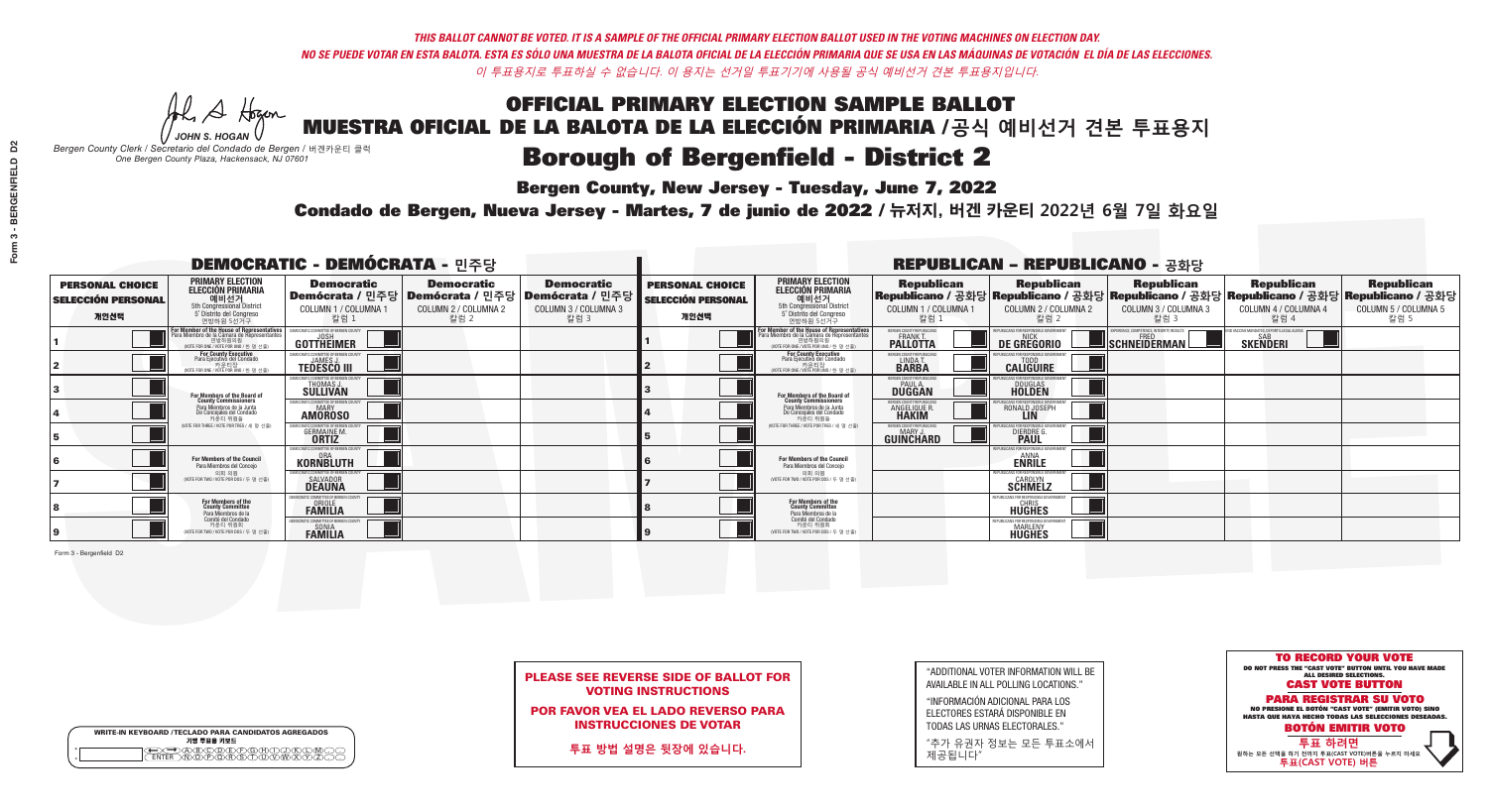**Bergen County, New Jersey - Tuesday, June 7, 2022** 

A Hogen *JOHN S. HOGAN*

|        | <b>WRITE-IN KEYBOARD /TECLADO PARA CANDIDATOS AGREGADOS</b><br>기명 투표용 키보드 |  |
|--------|---------------------------------------------------------------------------|--|
| o<br>o | )(B)C)(D)(E)(F)(G)(H)(T)<br><u>፝ዀ፝፟፟</u> ፙ፝ዾ፝ዾ፝ዾዾ                         |  |

*Bergen County Clerk / Secretario del Condado de Bergen /* 버겐카운티 클럭 *One Bergen County Plaza, Hackensack, NJ 07601*



PLEASE SEE REVERSE SIDE OF BALLOT FOR VOTING INSTRUCTIONS

POR FAVOR VEA EL LADO REVERSO PARA INSTRUCCIONES DE VOTAR

**투표 방법 설명은 뒷장에 있습니다.**

"ADDITIONAL VOTER INFORMATION WILL BE AVAILABLE IN ALL POLLING LOCATIONS."

"INFORMACIÓN ADICIONAL PARA LOS ELECTORES ESTARÁ DISPONIBLE EN TODAS LAS URNAS ELECTORALES."

"추가 유권자 정보는 모든 투표소에서 제공됩니다"

Condado de Bergen, Nueva Jersey - Martes, 7 de junio de 2022 / 뉴저지, 버겐 카운티 2022년 6월 7일 화요일 *One Bergen County Plaza, Hackensack, NJ 07601*

|                                                             |                                                                                                                                             | <b>DEMOCRATIC - DEMÓCRATA - 민주당</b>                                      |                                                   |                                                                                                        |                                                             |                                                                                                                                               |                                                            | <b>REPUBLICAN - REPUBLICANO - 공화당</b>             |                                                                                                                                                |                                                             |                                                   |
|-------------------------------------------------------------|---------------------------------------------------------------------------------------------------------------------------------------------|--------------------------------------------------------------------------|---------------------------------------------------|--------------------------------------------------------------------------------------------------------|-------------------------------------------------------------|-----------------------------------------------------------------------------------------------------------------------------------------------|------------------------------------------------------------|---------------------------------------------------|------------------------------------------------------------------------------------------------------------------------------------------------|-------------------------------------------------------------|---------------------------------------------------|
| <b>PERSONAL CHOICE</b><br><b>SELECCIÓN PERSONAL</b><br>개인선택 | <b>PRIMARY ELECTION</b><br><b>ELECCIÓN PRIMARIA</b><br>예비선거<br>5th Congressional District<br>5° Distrito del Congreso<br>연방하원 5선거구          | <b>Democratic</b><br>COLUMN 1 / COLUMNA 1<br>칼럼 :                        | <b>Democratic</b><br>COLUMN 2 / COLUMNA 2<br>칼럼 2 | <b>Democratic</b><br>│Demócrata / 민주당│Demócrata / 민주당│Demócrata / 민주당┃<br>COLUMN 3 / COLUMNA 3<br>칼럼 3 | <b>PERSONAL CHOICE</b><br><b>SELECCIÓN PERSONAL</b><br>개인선택 | <b>PRIMARY ELECTION</b><br>ELECCIÓN PRIMARIA<br>예비선거<br>5th Congressional District<br>5° Distrito del Congreso<br>연방하원 5선거구                   | <b>Republican</b><br>COLUMN 1 / COLUMNA 1<br>칼럼            | <b>Republican</b><br>COLUMN 2 / COLUMNA 2<br>칼럼 2 | <b>Republican</b><br>Republicano / 공화당 Republicano / 공화당 Republicano / 공화당 Republicano / 공화당 Republicano / 공화당<br>COLUMN 3 / COLUMNA 3<br>칼럼 3 | <b>Republican</b><br>COLUMN 4 / COLUMNA 4<br>칼럼 4           | <b>Republican</b><br>COLUMN 5 / COLUMNA 5<br>칼럼 5 |
|                                                             | or Member of the House of Representatives<br>ara Miembro de la Cámara de Representantes<br>연방하원의원<br>(VOTE FOR ONE / VOTE POR UNO / 한 명 선출) | GOTTHEIMER                                                               |                                                   |                                                                                                        |                                                             | For Member of the House of Representatives<br>Para Miembro de la Cámara de Representantes<br>연방하원의원<br>(VOTE FOR ONE / VOTE POR UNO / 한 명 선출) | BERGEN COUNTY REPUBLICANS<br>FRANK T.<br><b>PALLOTTA</b>   | DE GREGORIO                                       | PERIENCE, COMPETENCE, INTEGRITY, RESULTS<br>SCHNEIDERMAN                                                                                       | VACCINE MANDATES, DEPORT ILLEGAL ALIENS.<br><b>SKENDERI</b> |                                                   |
|                                                             | <b>For County Executive</b><br>Para Ejecutivo del Condado<br>가운티장 - 카운티장<br>(VOTE FOR ONE / VOTE POR UNO / 한 명 선출)                          | DEMOCRATIC COMMITTEE OF BERGEN COUNTY<br><b>TEDESCO III</b>              |                                                   |                                                                                                        |                                                             | <b>For County Executive</b><br>Para Ejecutivo del Condado<br>카운티장<br>(VOTE FOR ONE / VOTE POR UNO / 한 명 선출)                                   | BERGEN COUNTY REPUBLICAN<br>LINDA T.<br><b>BARBA</b>       | <b>CALIGUIRE</b>                                  |                                                                                                                                                |                                                             |                                                   |
|                                                             | <b>For Members of the Board of<br/>County Commissioners</b>                                                                                 | <b><i>MOCRATIC COMMITTEE OF BERGEN COUNT</i></b><br>THOMAS J.            |                                                   |                                                                                                        |                                                             | For Members of the Board of<br>County Commissioners                                                                                           | ERGEN COUNTY REPUBLICAN<br><b>PAUL A.</b><br><b>DUGGAN</b> | <b>DOUGLAS</b>                                    |                                                                                                                                                |                                                             |                                                   |
|                                                             | Para Miembros de la Junta<br>De Concejales del Condado<br>카우티 위원들                                                                           | <b>CRATIC COMMITTEE OF BERGEN COUNT</b><br><b>MARY</b><br><b>AMOROSO</b> |                                                   |                                                                                                        |                                                             | Para Miembros de la Junta<br>De Concejales del Condado<br>카우티 위원들                                                                             | RGEN COUNTY REPUBLICAN<br><b>ANGELIQUE R</b>               | RONALD JOSEPH                                     |                                                                                                                                                |                                                             |                                                   |
|                                                             | NOTE FOR THREE / VOTE POR TRES / 세 명 선출)                                                                                                    | ATIC COMMITTEE OF BERGEN COI<br><b>GERMAINE M.</b>                       |                                                   |                                                                                                        |                                                             | (VOTE FOR THREE / VOTE POR TRES / 세 명 선출)                                                                                                     | ERGEN COUNTY REPUBLICANS<br>MARY J<br>GUINCHARD            | FNR RESPNNSIRI E 1<br><b>DIERDRE</b>              |                                                                                                                                                |                                                             |                                                   |
|                                                             | For Members of the Council<br>Para Miembros del Conceio                                                                                     | EMOCRATIC COMMITTEE OF BERGEN COUNTY<br><b>KORNBLUTH</b>                 |                                                   |                                                                                                        |                                                             | For Members of the Council<br>Para Miembros del Concejo                                                                                       |                                                            | PHRI ICANS ENR RESPONSIRI E (<br><b>ENRILE</b>    |                                                                                                                                                |                                                             |                                                   |
|                                                             | 의회 의원<br>(VOTE FOR TWO / VOTE POR DOS / 두 명 선출)                                                                                             | MOCRATIC COMMITTEE OF BERGEN COUNTY<br><b>SALVADOR</b>                   |                                                   |                                                                                                        |                                                             | 의회 의원<br>NOTE FOR TWO / VOTE POR DOS / 두 명 선출)                                                                                                |                                                            | PUBLICANS FOR RESPONSIBLE (<br><b>SCHMELZ</b>     |                                                                                                                                                |                                                             |                                                   |
|                                                             | For Members of the<br>County Committee<br>Para Miembros de la<br>Comité del Condado                                                         | PETER CHRISTOPHER                                                        |                                                   |                                                                                                        |                                                             | For Members of the<br>County Committee<br>Para Miembros de la<br>Comité del Condado                                                           |                                                            | <b>GERARD</b><br><b>NAYLIS</b>                    |                                                                                                                                                |                                                             |                                                   |
|                                                             | 카운티 위원회<br>(VOTE FOR TWO / VOTE POR DOS / 두 명 선출)                                                                                           | <b>EMOCRATIC COMMITTEE OF BERGEN COUNT</b><br><b>SULLIVAN</b>            |                                                   |                                                                                                        |                                                             | 카운티 위원회<br>(VOTE FOR TWO / VOTE POR DOS / 두 명 선출)                                                                                             |                                                            | NANCY<br><b>NÄYLIS</b>                            |                                                                                                                                                |                                                             |                                                   |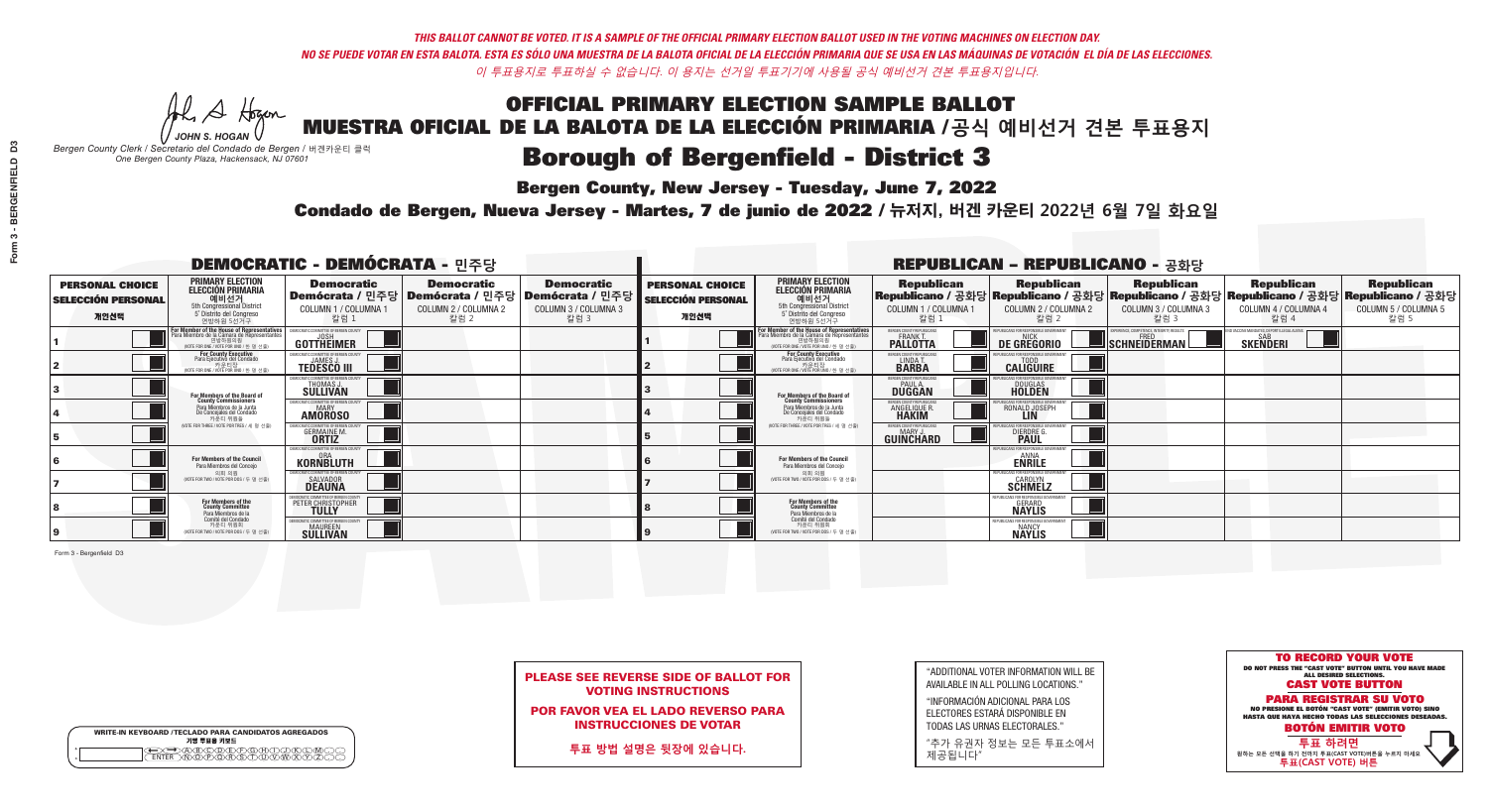**Bergen County, New Jersey - Tuesday, June 7, 2022** 

Al Stogen *JOHN S. HOGAN*

| <b>WRITE-IN KEYBOARD /TECLADO PARA CANDIDATOS AGREGADOS</b><br>기명 투표용 키보드 |  |
|---------------------------------------------------------------------------|--|
| YOODEYEYBAN<br>o<br>$\circ$                                               |  |

*Bergen County Clerk / Secretario del Condado de Bergen /* 버겐카운티 클럭 *One Bergen County Plaza, Hackensack, NJ 07601*



|  | <b>PLEASE SEE REVERSE SIDE OF BALLOT FOR</b> |  |  |
|--|----------------------------------------------|--|--|
|  | <b>VOTING INSTRUCTIONS</b>                   |  |  |

POR FAVOR VEA EL LADO REVERSO PARA INSTRUCCIONES DE VOTAR

**투표 방법 설명은 뒷장에 있습니다.**

"ADDITIONAL VOTER INFORMATION WILL BE AVAILABLE IN ALL POLLING LOCATIONS."

"INFORMACIÓN ADICIONAL PARA LOS ELECTORES ESTARÁ DISPONIBLE EN TODAS LAS URNAS ELECTORALES."

"추가 유권자 정보는 모든 투표소에서 제공됩니다"

Condado de Bergen, Nueva Jersey - Martes, 7 de junio de 2022 / 뉴저지, 버겐 카운티 2022년 6월 7일 화요일 *One Bergen County Plaza, Hackensack, NJ 07601*

|                                                             |                                                                                                                                             | <b>DEMOCRATIC - DEMÓCRATA - 민주당</b>                                       |                                                   |                                                                                                        |                                                             |                                                                                                                                               |                                                            | <b>REPUBLICAN - REPUBLICANO - 공화당</b>                 |                                                                                                                                                |                                                             |                                                   |
|-------------------------------------------------------------|---------------------------------------------------------------------------------------------------------------------------------------------|---------------------------------------------------------------------------|---------------------------------------------------|--------------------------------------------------------------------------------------------------------|-------------------------------------------------------------|-----------------------------------------------------------------------------------------------------------------------------------------------|------------------------------------------------------------|-------------------------------------------------------|------------------------------------------------------------------------------------------------------------------------------------------------|-------------------------------------------------------------|---------------------------------------------------|
| <b>PERSONAL CHOICE</b><br><b>SELECCIÓN PERSONAL</b><br>개인선택 | <b>PRIMARY ELECTION</b><br><b>ELECCIÓN PRIMARIA</b><br>예비선거<br>5th Congressional District<br>5° Distrito del Congreso<br>연방하원 5선거구          | <b>Democratic</b><br>COLUMN 1 / COLUMNA 1<br>칼럼 :                         | <b>Democratic</b><br>COLUMN 2 / COLUMNA 2<br>칼럼 2 | <b>Democratic</b><br>│Demócrata / 민주당│Demócrata / 민주당│Demócrata / 민주당┃<br>COLUMN 3 / COLUMNA 3<br>칼럼 3 | <b>PERSONAL CHOICE</b><br><b>SELECCIÓN PERSONAL</b><br>개인선택 | <b>PRIMARY ELECTION</b><br>ELECCIÓN PRIMARIA<br>예비선거<br>5th Congressional District<br>5° Distrito del Congreso<br>연방하원 5선거구                   | <b>Republican</b><br>COLUMN 1 / COLUMNA 1<br>칼럼            | <b>Republican</b><br>COLUMN 2 / COLUMNA 2<br>칼럼 2     | <b>Republican</b><br>Republicano / 공화당 Republicano / 공화당 Republicano / 공화당 Republicano / 공화당 Republicano / 공화당<br>COLUMN 3 / COLUMNA 3<br>칼럼 3 | <b>Republican</b><br>COLUMN 4 / COLUMNA 4<br>칼럼 4           | <b>Republican</b><br>COLUMN 5 / COLUMNA 5<br>칼럼 5 |
|                                                             | or Member of the House of Representatives<br>ara Miembro de la Cámara de Representantes<br>연방하원의원<br>(VOTE FOR ONE / VOTE POR UNO / 한 명 선출) | DEMOCRATIC COMMITTEE OF BERGEN COUNTY<br>JOSH<br><b>GOTTHEIMER</b>        |                                                   |                                                                                                        |                                                             | For Member of the House of Representatives<br>Para Miembro de la Cámara de Representantes<br>연방하원의원<br>(VOTE FOR ONE / VOTE POR UNO / 한 명 선출) | BERGEN COUNTY REPUBLICANS<br>FRANK T.<br><b>PALLOTTA</b>   | DE GREGORIO                                           | PERIENCE, COMPETENCE, INTEGRITY, RESULTS<br>SCHNEIDERMAN                                                                                       | VACCINE MANDATES, DEPORT ILLEGAL ALIENS.<br><b>SKENDERI</b> |                                                   |
|                                                             | <b>For County Executive</b><br>Para Ejecutivo del Condado<br>가운티장 - 카운티장<br>(VOTE FOR ONE / VOTE POR UNO / 한 명 선출)                          | )EMOCRATIC COMMITTEE OF BERGEN COUNTY<br><b>TEDESCO III</b>               |                                                   |                                                                                                        |                                                             | <b>For County Executive</b><br>Para Ejecutivo del Condado<br>카운티장<br>(VOTE FOR ONE / VOTE POR UNO / 한 명 선출)                                   | BERGEN COUNTY REPUBLICAN<br>LINDA T.                       | <b>CALIGUIRE</b>                                      |                                                                                                                                                |                                                             |                                                   |
|                                                             | For Members of the Board of<br>County Commissioners                                                                                         | <b><i>MOCRATIC COMMITTEE OF BERGEN COUNT</i></b><br>THOMAS J.             |                                                   |                                                                                                        |                                                             | For Members of the Board of<br>County Commissioners                                                                                           | ERGEN COUNTY REPUBLICAN<br><b>PAUL A.</b><br><b>DUGGAN</b> | <b>DOUGLAS</b>                                        |                                                                                                                                                |                                                             |                                                   |
|                                                             | Para Miembros de la Junta<br>De Concejales del Condado<br>카운티 위원들                                                                           | <b>OCRATIC COMMITTEE OF BERGEN COUNT</b><br><b>MARY</b><br><b>AMOROSO</b> |                                                   |                                                                                                        |                                                             | Para Miembros de la Junta<br>De Concejales del Condado<br>카우티 위원들                                                                             | <b>ERGEN COUNTY REPUBLICAN</b><br><b>ANGELIQUE R</b>       | RONALD JOSEPH                                         |                                                                                                                                                |                                                             |                                                   |
|                                                             | VOTE FOR THREE / VOTE POR TRES / 세 명 선출)                                                                                                    | <b>FIC COMMITTEE OF BEBGEN CO</b><br><b>GERMAINE M.</b>                   |                                                   |                                                                                                        |                                                             | NOTE FOR THREE / VOTE POR TRES / 세 명 선출)                                                                                                      | ERGEN COUNTY REPUBLICANS<br>MARY J<br>GUINCHARD            | FNR RESPNNSIRI F<br><b>DIERDRE</b>                    |                                                                                                                                                |                                                             |                                                   |
|                                                             | For Members of the Council<br>Para Miembros del Conceio                                                                                     | <b>EMOCRATIC COMMITTEE OF BERGEN COUNT</b><br><b>KORNBLUTH</b>            |                                                   |                                                                                                        |                                                             | For Members of the Council<br>Para Miembros del Concejo                                                                                       |                                                            | S FOR RESPONSIRI E (<br><b>ENRILE</b>                 |                                                                                                                                                |                                                             |                                                   |
|                                                             | 의회 의원<br>(VOTE FOR TWO / VOTE POR DOS / 두 명 선출)                                                                                             | MOCRATIC COMMITTEE OF BERGEN COUNTY<br>SALVADOR<br><b>DEAUNA</b>          |                                                   |                                                                                                        |                                                             | 의회 의원<br>(VOTE FOR TWO / VOTE POR DOS / 두 명 선출)                                                                                               |                                                            | PUBLICANS FOR RESPONSIBLE GOVERNME!<br><b>SCHMELZ</b> |                                                                                                                                                |                                                             |                                                   |
|                                                             | For Members of the<br>County Committee<br>Para Miembros de la<br>Comité del Condado                                                         | SALVADOR<br><b>DEAUNA</b>                                                 |                                                   |                                                                                                        |                                                             | For Members of the<br>County Committee<br>Para Miembros de la<br>Comité del Condado                                                           |                                                            | <b>SCHMELZ</b>                                        |                                                                                                                                                |                                                             |                                                   |
|                                                             | 카운티 위원회<br>NOTE FOR TWO / VOTE POR DOS / 두 명 선출)                                                                                            | <b>NATALIA</b><br><b>HERRERA MARTE L</b>                                  |                                                   |                                                                                                        |                                                             | 카운티 위원회<br>NOTE FOR TWO / VOTE POR DOS / 두 명 선출)                                                                                              |                                                            | <b>SCHMELZ</b>                                        |                                                                                                                                                |                                                             |                                                   |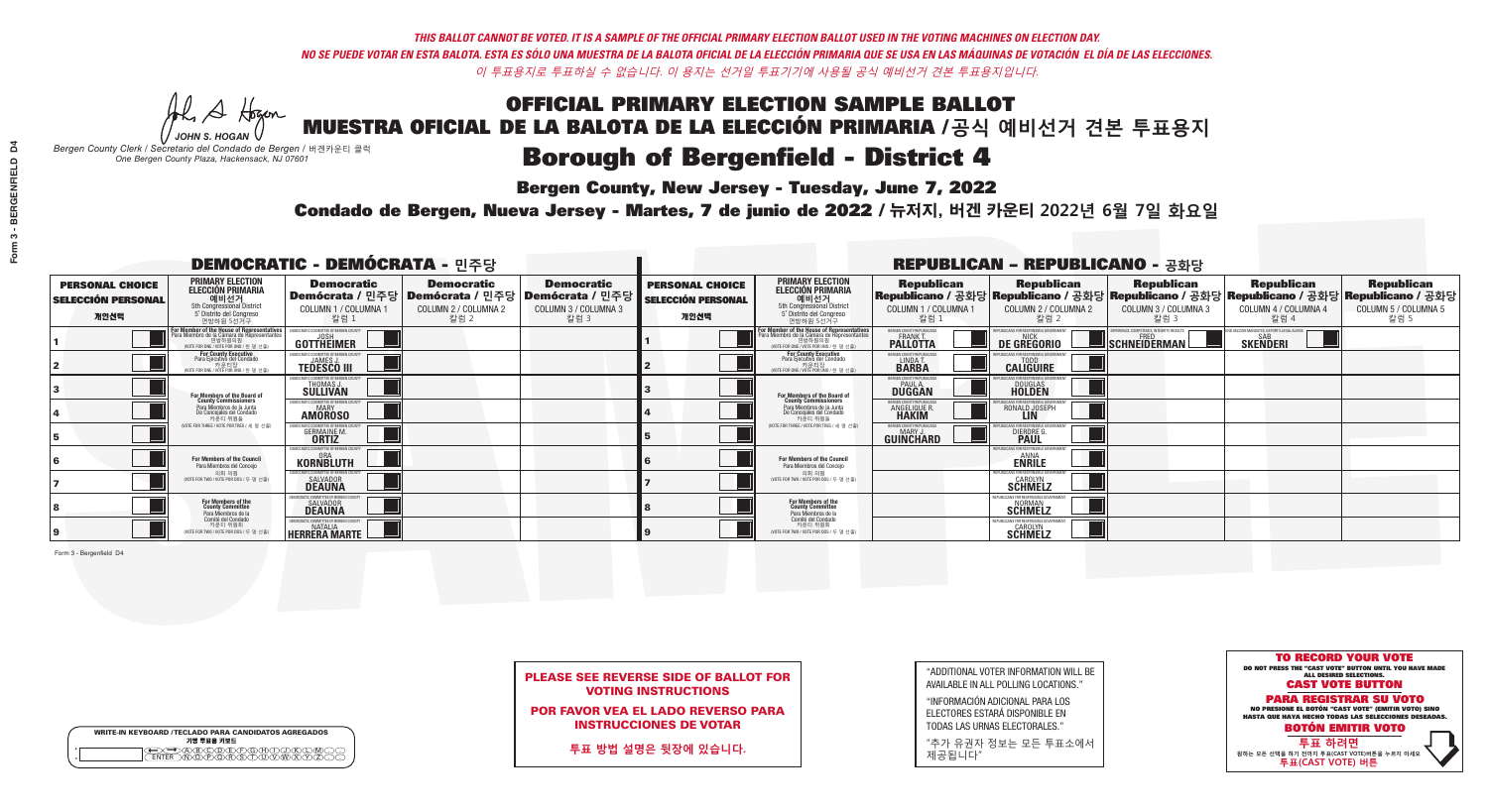**Bergen County, New Jersey - Tuesday, June 7, 2022** 

He A Hogan *JOHN S. HOGAN*

| <b>WRITE-IN KEYBOARD /TECLADO PARA CANDIDATOS AGREGADOS</b><br>기명 투표용 키보드 |  |
|---------------------------------------------------------------------------|--|
| ACBCODECPGCHOX<br><u>\ጝሸጽ</u> ጽጽችአ                                        |  |

*Bergen County Clerk / Secretario del Condado de Bergen /* 버겐카운티 클럭 *One Bergen County Plaza, Hackensack, NJ 07601*



| PLEASE SEE REVERSE SIDE OF BALLOT FOR |
|---------------------------------------|
| <b>VOTING INSTRUCTIONS</b>            |

POR FAVOR VEA EL LADO REVERSO PARA INSTRUCCIONES DE VOTAR

**투표 방법 설명은 뒷장에 있습니다.**

"ADDITIONAL VOTER INFORMATION WILL BE AVAILABLE IN ALL POLLING LOCATIONS."

"INFORMACIÓN ADICIONAL PARA LOS ELECTORES ESTARÁ DISPONIBLE EN TODAS LAS URNAS ELECTORALES."

"추가 유권자 정보는 모든 투표소에서 제공됩니다"

Condado de Bergen, Nueva Jersey - Martes, 7 de junio de 2022 / 뉴저지, 버겐 카운티 2022년 6월 7일 화요일 *One Bergen County Plaza, Hackensack, NJ 07601*

|                                                             |                                                                                                                                                  | <b>DEMOCRATIC - DEMÓCRATA - 민주당</b>                                  |                                                   |                                                                                                        |                                                             |                                                                                                                                                       |                                                               | <b>REPUBLICAN - REPUBLICANO - 공화당</b>                  |                                                                          |                                                                                                                                                |                                                   |
|-------------------------------------------------------------|--------------------------------------------------------------------------------------------------------------------------------------------------|----------------------------------------------------------------------|---------------------------------------------------|--------------------------------------------------------------------------------------------------------|-------------------------------------------------------------|-------------------------------------------------------------------------------------------------------------------------------------------------------|---------------------------------------------------------------|--------------------------------------------------------|--------------------------------------------------------------------------|------------------------------------------------------------------------------------------------------------------------------------------------|---------------------------------------------------|
| <b>PERSONAL CHOICE</b><br><b>SELECCIÓN PERSONAL</b><br>개인선택 | <b>PRIMARY ELECTION</b><br><b>ELECCIÓN PRIMARIA</b><br>예비선거<br><sup>예비선거</sup><br>5° Distrito del Congreso<br>연방하원 5선거구                          | <b>Democratic</b><br>COLUMN 1 / COLUMNA 1<br>칼럼 :                    | <b>Democratic</b><br>COLUMN 2 / COLUMNA 2<br>칼럼 2 | <b>Democratic</b><br>│Demócrata / 민주당│Demócrata / 민주당│Demócrata / 민주당│<br>COLUMN 3 / COLUMNA 3<br>칼럼 3 | <b>PERSONAL CHOICE</b><br><b>SELECCIÓN PERSONAL</b><br>개인선택 | <b>PRIMARY ELECTION</b><br>ELECCIÓN PRIMARIA<br>예비선거<br>5th Congressional District<br>5° Distrito del Congreso<br>연방하원 5선거구                           | <b>Republican</b><br>COLUMN 1 / COLUMNA 1<br>칼럼               | <b>Republican</b><br>COLUMN 2 / COLUMNA 2<br>·칼럼 2     | <b>Republican</b><br>COLUMN 3 / COLUMNA 3<br>칼럼 3                        | <b>Republican</b><br>Republicano / 공화당 Republicano / 공화당 Republicano / 공화당 Republicano / 공화당 Republicano / 공화당<br>COLUMN 4 / COLUMNA 4<br>칼럼 4 | <b>Republican</b><br>COLUMN 5 / COLUMNA 5<br>칼럼 5 |
|                                                             | <b>Thember of the House of Representatives</b><br>ara Miembro de la Cámara de Representantes<br>연방하원의원<br>(VOTE FOR ONE / VOTE POR UNO / 한 명 선출) | DEMOCRATIC COMMITTEE OF BERGEN COUNT<br>GOTTHEIMER                   |                                                   |                                                                                                        |                                                             | <b>For Member of the House of Representatives<br/>Para Miembro de la Cámara de Representantes</b><br>연방하원의원<br>(VOTE FOR ONE / VOTE POR UNO / 한 명 선출) | ERGEN COUNTY REPUBLICAN<br><b>FRANK T.</b><br><b>PALLOTTA</b> | DE GREGORIO                                            | (PERIENCE, COMPETENCE, INTEGRITY, RESULTS<br>$\blacksquare$ Schneiderman | ) VACCINE MANDATES. DEPORT ILLEGAL ALIENS.<br><b>SKENDERI</b>                                                                                  |                                                   |
|                                                             | <b>For County Executive</b><br>Para Ejecutivo del Condado<br>7 카운티장<br>(VOTE FOR ONE / VOTE POR UNO / 한 명 선출)                                    | DEMOCRATIC COMMITTEE OF BERGEN COUNTY<br><b>TEDESCO III</b>          |                                                   |                                                                                                        |                                                             | For County Executive<br>Para Ejecutivo del Condado<br>. 카운티장<br>(VOTE FOR ONE / VOTE POR UNO / 한 명 선출                                                 | BERGEN COUNTY REPUBLICAN<br>LINDA T.                          | <b>CALIGUIRE</b>                                       |                                                                          |                                                                                                                                                |                                                   |
|                                                             | For Members of the Board of<br>County Commissioners                                                                                              | MOCRATIC COMMITTEE OF BERGEN COUNTY<br>THOMAS J.                     |                                                   |                                                                                                        |                                                             | For Members of the Board of<br>County Commissioners                                                                                                   | ERGEN COUNTY REPUBLICAN<br><b>PAUL A.</b><br><b>DUGGAN</b>    | <b>DOUGLAS</b>                                         |                                                                          |                                                                                                                                                |                                                   |
|                                                             | Para Miembros de la Junta<br>De Concejales del Condado<br>카운티 위원들                                                                                | MOCRATIC COMMITTEE OF BERGEN COUNTY<br><b>MARY</b><br><b>AMOROSO</b> |                                                   |                                                                                                        |                                                             | Para Miembros de la Junta<br>De Concejales del Condado<br>카운티 위원들                                                                                     | ERGEN COUNTY REPUBLICAN<br>ANGELIQUE R                        | RONALD JOSEPH<br><b>LIN</b>                            |                                                                          |                                                                                                                                                |                                                   |
|                                                             | (VOTE FOR THREE / VOTE POR TRES / 세 명 선출)                                                                                                        | ATIC COMMITTEE OF BERGEN COUNT<br><b>GERMAINE M.</b>                 |                                                   |                                                                                                        |                                                             | (VOTE FOR THREE / VOTE POR TRES / 세 명 선출)                                                                                                             | ERGEN COUNTY REPUBLICANS<br>MARY J<br>GUINCHARD               | DIERDRE (                                              |                                                                          |                                                                                                                                                |                                                   |
|                                                             | <b>For Members of the Council</b><br>Para Miembros del Conceio                                                                                   | EMOCRATIC COMMITTEE OF BERGEN COUNTY<br><b>KORNBLUTH</b>             |                                                   |                                                                                                        |                                                             | <b>For Members of the Council</b><br>Para Miembros del Conceio                                                                                        |                                                               | PUBLICANS FOR RESPONSIBLE G(<br><b>ENRILE</b>          |                                                                          |                                                                                                                                                |                                                   |
|                                                             | 의회 의원<br>(VOTE FOR TWO / VOTE POR DOS / 두 명 선출)                                                                                                  | EMOCRATIC COMMITTEE OF BERGEN COUNTY<br>SALVADOR<br><b>DEAUNA</b>    |                                                   |                                                                                                        |                                                             | 의회 의원<br>NOTE FOR TWO / VOTE POR DOS / 두 명 선출)                                                                                                        |                                                               | PUBLICANS FOR RESPONSIBLE GOVERNMENT<br><b>SCHMELZ</b> |                                                                          |                                                                                                                                                |                                                   |
|                                                             | For Members of the<br>County Committee<br>Para Miembros de la                                                                                    | MOCRATIC COMMITTEE OF BERGEN COUNTY<br><b>AMATORIO</b>               |                                                   |                                                                                                        |                                                             | For Members of the<br>County Committee<br>Para Miembros de la<br>Comité del Condado                                                                   |                                                               | <b>NO PETITION FILED</b>                               |                                                                          |                                                                                                                                                |                                                   |
|                                                             | Comité del Condado<br>카운티 위원회<br>(VOTE FOR TWO / VOTE POR DOS / 두 명 선출)                                                                          | EMOCRATIC COMMITTEE OF BERGEN COUNTY<br><b>WENDY</b><br><b>DAVIS</b> |                                                   |                                                                                                        |                                                             | 카운티 위원회<br>(VOTE FOR TWO / VOTE POR DOS / 두 명 선출)                                                                                                     |                                                               | <b>NO PETITION FILED</b>                               |                                                                          |                                                                                                                                                |                                                   |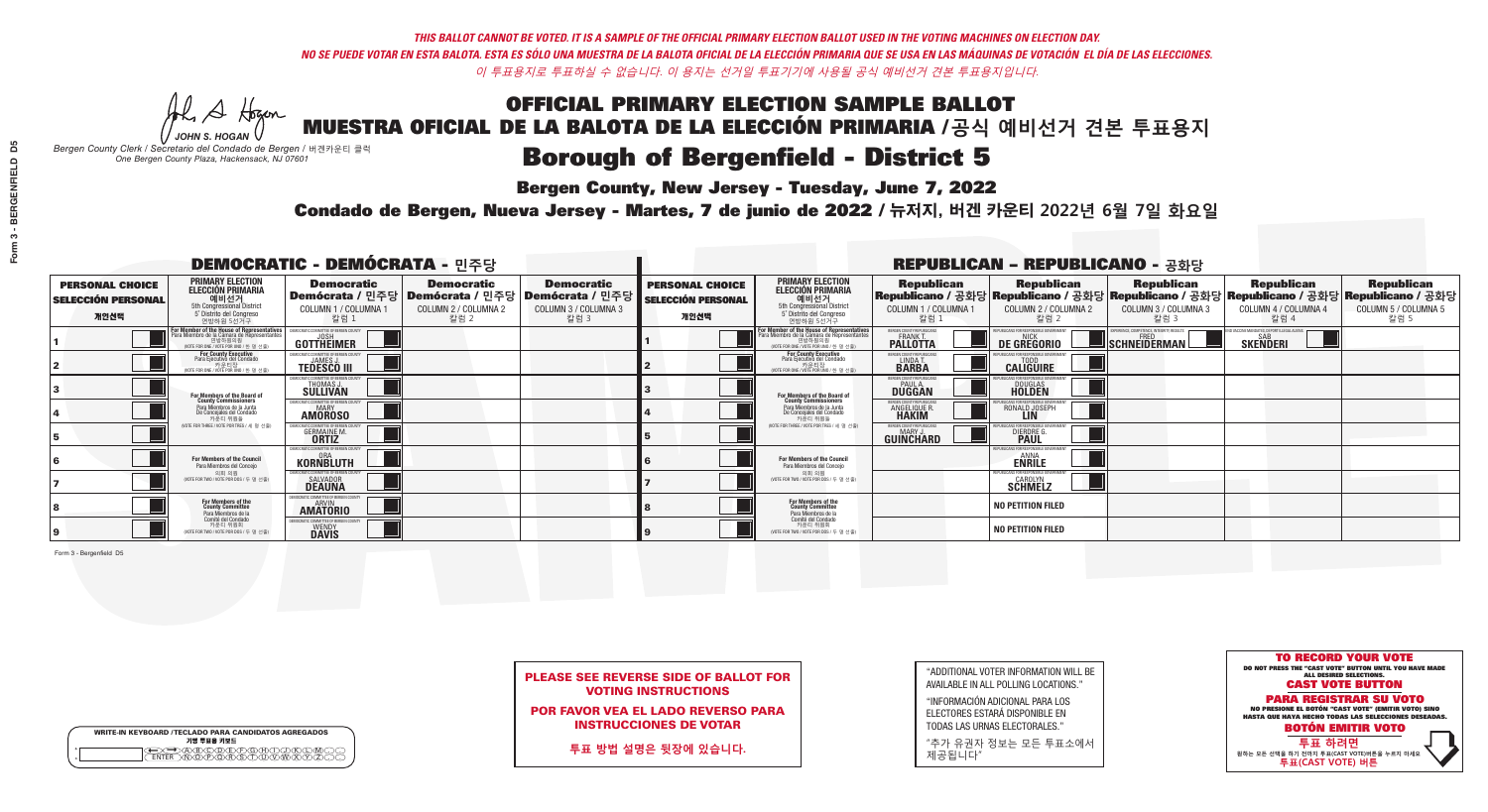**Bergen County, New Jersey - Tuesday, June 7, 2022** 

He A Hogan *JOHN S. HOGAN*

| <b>WRITE-IN KEYBOARD /TECLADO PARA CANDIDATOS AGREGADOS</b><br>기명 투표용 키보드 |  |
|---------------------------------------------------------------------------|--|
| )(B)(C)(D)(E)(F)(G)(H)(<br><u>አቅአሚያ ፈ</u> ን                               |  |

*Bergen County Clerk / Secretario del Condado de Bergen /* 버겐카운티 클럭 *One Bergen County Plaza, Hackensack, NJ 07601*



|  | <b>PLEASE SEE REVERSE SIDE OF BALLOT FOR</b> |  |  |
|--|----------------------------------------------|--|--|
|  | <b>VOTING INSTRUCTIONS</b>                   |  |  |

POR FAVOR VEA EL LADO REVERSO PARA INSTRUCCIONES DE VOTAR

**투표 방법 설명은 뒷장에 있습니다.**

"ADDITIONAL VOTER INFORMATION WILL BE AVAILABLE IN ALL POLLING LOCATIONS."

"INFORMACIÓN ADICIONAL PARA LOS ELECTORES ESTARÁ DISPONIBLE EN TODAS LAS URNAS ELECTORALES."

"추가 유권자 정보는 모든 투표소에서 제공됩니다"

Condado de Bergen, Nueva Jersey - Martes, 7 de junio de 2022 / 뉴저지, 버겐 카운티 2022년 6월 7일 화요일 *One Bergen County Plaza, Hackensack, NJ 07601*

|                                                             | <b>DEMOCRATIC - DEMÓCRATA - 민주당</b>                                                                                                |                                                                              |                                                   |                                                                                                        |                                                             |                                                                                                                                    |                                                                      | <b>REPUBLICAN - REPUBLICANO - 공화당</b>                   |                                                                                                                                                |                                                           |                                                   |
|-------------------------------------------------------------|------------------------------------------------------------------------------------------------------------------------------------|------------------------------------------------------------------------------|---------------------------------------------------|--------------------------------------------------------------------------------------------------------|-------------------------------------------------------------|------------------------------------------------------------------------------------------------------------------------------------|----------------------------------------------------------------------|---------------------------------------------------------|------------------------------------------------------------------------------------------------------------------------------------------------|-----------------------------------------------------------|---------------------------------------------------|
| <b>PERSONAL CHOICE</b><br><b>SELECCIÓN PERSONAL</b><br>개인선택 | <b>PRIMARY ELECTION</b><br><b>ELECCIÓN PRIMARIA</b><br>예비선거<br>5th Congressional District<br>5° Distrito del Congreso<br>연방하원 5선거구 | <b>Democratic</b><br>COLUMN 1 / COLUMNA 1<br>칼럼 1                            | <b>Democratic</b><br>COLUMN 2 / COLUMNA 2<br>칼럼 2 | <b>Democratic</b><br>│Demócrata / 민주당│Demócrata / 민주당│Demócrata / 민주당┃<br>COLUMN 3 / COLUMNA 3<br>칼럼 3 | <b>PERSONAL CHOICE</b><br><b>SELECCIÓN PERSONAL</b><br>개인선택 | <b>PRIMARY ELECTION</b><br><b>ELECCIÓN PRIMARIA</b><br>예비선거<br>5th Congressional District<br>5° Distrito del Congreso<br>연방하원 5선거구 | <b>Republican</b><br>COLUMN 1 / COLUMNA 1<br>칼럼 :                    | <b>Republican</b><br>COLUMN 2 / COLUMNA 2<br>참럼 2       | <b>Republican</b><br>Republicano / 공화당 Republicano / 공화당 Republicano / 공화당 Republicano / 공화당 Republicano / 공화당<br>COLUMN 3 / COLUMNA 3<br>칼럼 3 | <b>Republican</b><br>COLUMN 4 / COLUMNA 4<br>칼럼 4         | <b>Republican</b><br>COLUMN 5 / COLUMNA 5<br>칼럼 5 |
|                                                             | For Member of the House of Representatives<br>Para Miembro de la Cámara de Representantes                                          | EMOCRATIC COMMITTEE OF BERGEN CO<br>GOTTHEIMER                               |                                                   |                                                                                                        |                                                             | For Member of the House of Representatives<br>Para Miembro de la Cámara de Representantes                                          | ERGEN COUNTY REPUBLICAN<br><b>PALLOTTA</b>                           | DE GREGORIO                                             | SCHNEIDERMAN                                                                                                                                   | VACCINE MANDATES, DEPORT ILLEGAL ALIEN<br><b>SKENDERI</b> |                                                   |
|                                                             | For County Executive<br>Para Ejecutivo del Condado<br>. 카운티장<br>(VOTE FOR ONE / VOTE POR UNO / 한 명 선출)                             | <b>FMOCRATIC COMMITTEE OF BERGEN COUNT</b><br><b>TEDESCO III</b>             |                                                   |                                                                                                        |                                                             | For County Executive<br>Para Ejecutivo del Condado<br>. 카운티장<br>(VOTE FOR ONE / VOTE POR UNO / 한 명 선출                              | BERGEN COUNTY REPUBLICAN<br>LINDA T.                                 | <b>CALIGUIRE</b>                                        |                                                                                                                                                |                                                           |                                                   |
|                                                             | For Members of the Board of<br>County Commissioners                                                                                | EMOCRATIC COMMITTEE OF BERGEN COUNT<br>THOMAS J.<br>SÜLLIVAN                 |                                                   |                                                                                                        |                                                             | For Members of the Board of<br>County Commissioners                                                                                | ERGEN COUNTY REPUBLICAN<br><b>PAUL A.</b><br><b>DUGGAN</b>           | <b>DOUGLAS</b>                                          |                                                                                                                                                |                                                           |                                                   |
|                                                             | Para Miembros de la Junta<br>De Concejales del Condado<br>카우티 위원들                                                                  | <b>EMOCRATIC COMMITTEE OF BEBGEN COUNTY</b><br><b>MARY</b><br><b>AMOROSO</b> |                                                   |                                                                                                        |                                                             | Para Miembros de la Junta<br>De Concejales del Condado<br>카운티 위원들                                                                  | <b>FRGEN COUNTY REPUBLICAN</b><br><b>ANGELIQUE R</b><br><b>HAKIM</b> | RONALD JOSEPH                                           |                                                                                                                                                |                                                           |                                                   |
|                                                             | (VOTE FOR THREE / VOTE POR TRES / 세 명 선출)                                                                                          | <b>CRATIC COMMITTEE OF BERGEN COUNT</b><br><b>GERMAINE M.</b>                |                                                   |                                                                                                        |                                                             | NOTE FOR THREE / VOTE POR TRES / 세 명 선출)                                                                                           | ERGEN COUNTY REPUBLICANS<br>MARY .I<br>GUINCHARD                     | DIERDRE G                                               |                                                                                                                                                |                                                           |                                                   |
|                                                             | <b>For Members of the Council</b><br>Para Miembros del Conceio                                                                     | EMOCRATIC COMMITTEE OF BERGEN COUNTY<br><b>KORNBLUTH</b>                     |                                                   |                                                                                                        |                                                             | <b>For Members of the Council</b><br>Para Miembros del Conceio                                                                     |                                                                      | PUBLICANS FOR RESPONSIBLE GO<br><b>ENRILE</b>           |                                                                                                                                                |                                                           |                                                   |
|                                                             | 의회 의원<br>(VOTE FOR TWO / VOTE POR DOS / 두 명 선출)                                                                                    | EMOCRATIC COMMITTEE OF BERGEN COUNTY<br>SALVADOR<br><b>DEAUNA</b>            |                                                   |                                                                                                        |                                                             | 의회 의원<br>NOTE FOR TWO / VOTE POR DOS / 두 명 선출)                                                                                     |                                                                      | EPUBLICANS FOR RESPONSIBLE GOVERNMENT<br><b>SCHMELZ</b> |                                                                                                                                                |                                                           |                                                   |
|                                                             | For Members of the<br>County Committee<br>Para Miembros de la<br>Comité del Condado                                                | <b>NO PETITION FILED</b>                                                     |                                                   |                                                                                                        |                                                             | For Members of the<br>County Committee<br>Para Miembros de la<br>Comité del Condado                                                |                                                                      | <b>NO PETITION FILED</b>                                |                                                                                                                                                |                                                           |                                                   |
|                                                             | 카운티 위원회<br>(VOTE FOR TWO / VOTE POR DOS / 두 명 선출)                                                                                  | <b>NO PETITION FILED</b>                                                     |                                                   |                                                                                                        |                                                             | 카운티 위원회<br>(VOTE FOR TWO / VOTE POR DOS / 두 명 선출)                                                                                  |                                                                      | NO PETITION FILED                                       |                                                                                                                                                |                                                           |                                                   |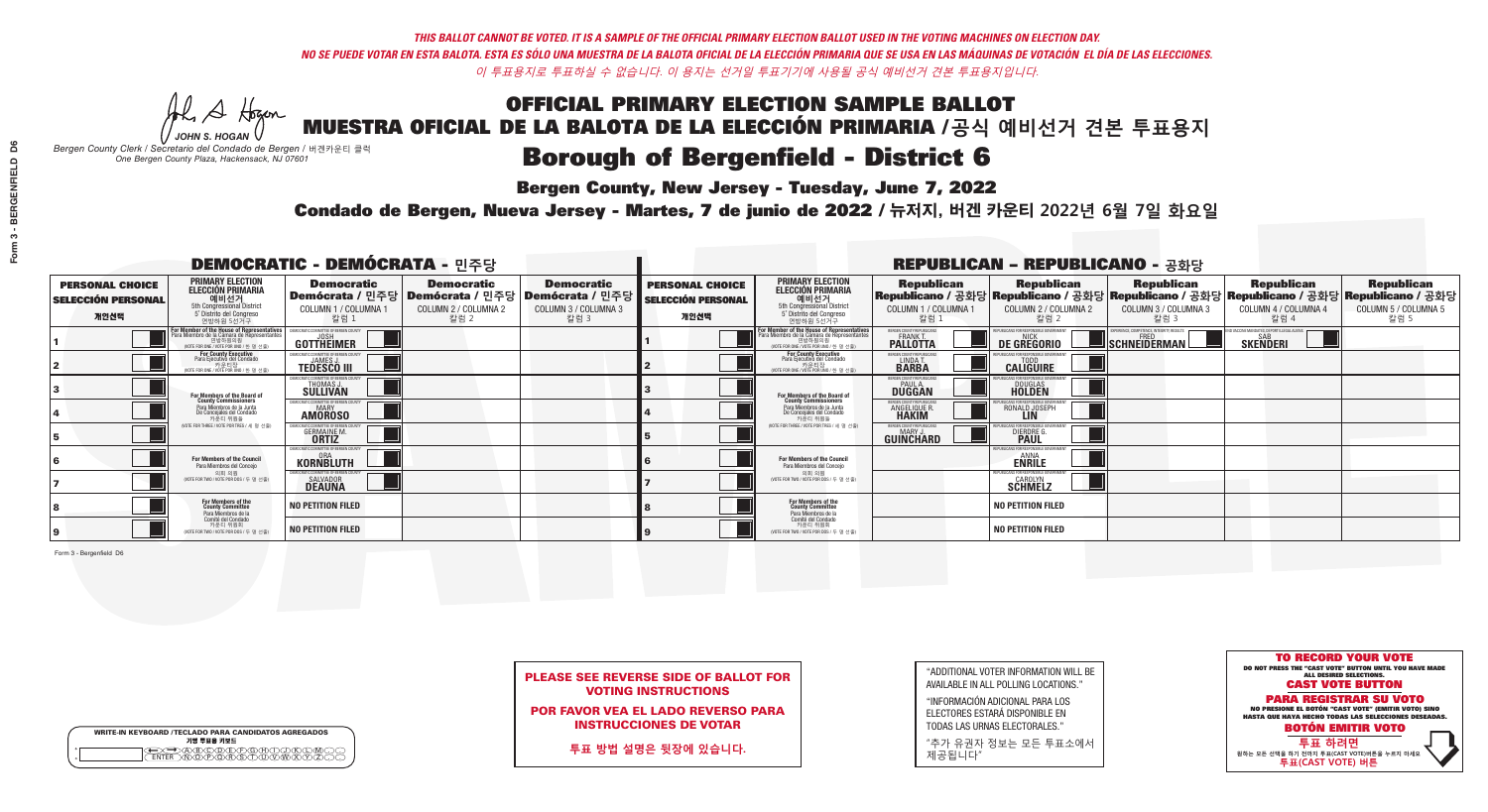**Bergen County, New Jersey - Tuesday, June 7, 2022** 

A Hogen *JOHN S. HOGAN*

|        | <b>WRITE-IN KEYBOARD /TECLADO PARA CANDIDATOS AGREGADOS</b><br>기명 투표용 키보드 |  |
|--------|---------------------------------------------------------------------------|--|
| o<br>o | )(B)C)(D)(E)(F)(G)(H)(T)<br><u>፝ዀ፝፟፟</u> ፙ፝ዾ፝ዾ፝ዾዾ                         |  |

*Bergen County Clerk / Secretario del Condado de Bergen /* 버겐카운티 클럭 *One Bergen County Plaza, Hackensack, NJ 07601*



PLEASE SEE REVERSE SIDE OF BALLOT FOR VOTING INSTRUCTIONS

POR FAVOR VEA EL LADO REVERSO PARA INSTRUCCIONES DE VOTAR

**투표 방법 설명은 뒷장에 있습니다.**

"ADDITIONAL VOTER INFORMATION WILL BE AVAILABLE IN ALL POLLING LOCATIONS."

"INFORMACIÓN ADICIONAL PARA LOS ELECTORES ESTARÁ DISPONIBLE EN TODAS LAS URNAS ELECTORALES."

"추가 유권자 정보는 모든 투표소에서 제공됩니다"

Condado de Bergen, Nueva Jersey - Martes, 7 de junio de 2022 / 뉴저지, 버겐 카운티 2022년 6월 7일 화요일 *One Bergen County Plaza, Hackensack, NJ 07601*

|                                                             | <b>DEMOCRATIC - DEMÓCRATA - 민주당</b>                                                                                                |                                                                                                        |                                                   |                                                   |                                                             |                                                                                                                                               |                                                            | <b>REPUBLICAN - REPUBLICANO - 공화당</b>                 |                                                                                                                                                |                                                   |                                                   |
|-------------------------------------------------------------|------------------------------------------------------------------------------------------------------------------------------------|--------------------------------------------------------------------------------------------------------|---------------------------------------------------|---------------------------------------------------|-------------------------------------------------------------|-----------------------------------------------------------------------------------------------------------------------------------------------|------------------------------------------------------------|-------------------------------------------------------|------------------------------------------------------------------------------------------------------------------------------------------------|---------------------------------------------------|---------------------------------------------------|
| <b>PERSONAL CHOICE</b><br><b>SELECCIÓN PERSONAL</b><br>개인선택 | <b>PRIMARY ELECTION</b><br><b>ELECCIÓN PRIMARIA</b><br>예비선거<br>5th Congressional District<br>5° Distrito del Congreso<br>연방하원 5선거구 | <b>Democratic</b><br>│Demócrata / 민주당│Demócrata / 민주당│Demócrata / 민주당┃<br>COLUMN 1 / COLUMNA 1<br>칼럼 1 | <b>Democratic</b><br>COLUMN 2 / COLUMNA 2<br>칼럼 2 | <b>Democratic</b><br>COLUMN 3 / COLUMNA 3<br>칼럼 3 | <b>PERSONAL CHOICE</b><br><b>SELECCIÓN PERSONAL</b><br>개인선택 | <b>PRIMARY ELECTION</b><br>ELECCIÓN PRIMARIA<br>5th Congressional District<br>5° Distrito del Congreso<br>연방하원 5선거구                           | <b>Republican</b><br>COLUMN 1 / COLUMNA 1<br>칼럼            | <b>Republican</b><br>COLUMN 2 / COLUMNA 2<br>칼럼 2     | <b>Republican</b><br>Republicano / 공화당 Republicano / 공화당 Republicano / 공화당 Republicano / 공화당 Republicano / 공화당<br>COLUMN 3 / COLUMNA 3<br>칼럼 3 | <b>Republican</b><br>COLUMN 4 / COLUMNA 4<br>칼럼 4 | <b>Republican</b><br>COLUMN 5 / COLUMNA 5<br>칼럼 5 |
|                                                             | For Member of the House of Representatives<br>Para Miembro de la Cámara de Representantes                                          | <b>GOTTHEIMER</b>                                                                                      |                                                   |                                                   |                                                             | For Member of the House of Representatives<br>Para Miembro de la Cámara de Representantes<br>연방하원의원<br>(VOTE FOR ONE / VOTE POR UNO / 한 명 선출) | ERGEN COUNTY REPUBLICAN<br><b>PALLOTTA</b>                 | DE GREGORIO                                           | SCHNEIDERMAN                                                                                                                                   | <b>SKENDERI</b>                                   |                                                   |
|                                                             | <b>For County Executive</b><br>Para Ejecutivo del Condado<br>WOTE FOR ONE / VOTE POR UNO / 한 명 선출)                                 | <b>TEDESCO III</b>                                                                                     |                                                   |                                                   |                                                             | <b>For County Executive</b><br>Para Ejecutivo del Condado<br>WOTE FOR ONE / VOTE POR UNO / 한 명 선출                                             | BERGEN COUNTY REPUBLICA<br>LINDA T.                        | <b>CALIGUIRE</b>                                      |                                                                                                                                                |                                                   |                                                   |
|                                                             | For Members of the Board of<br>County Commissioners                                                                                | MOCRATIC COMMITTEE OF BERGEN COUN<br>THOMAS J.                                                         |                                                   |                                                   |                                                             | For Members of the Board of<br>County Commissioners                                                                                           | ERGEN COUNTY REPUBLICAN<br><b>PAUL A.</b><br><b>DUGGAN</b> | <b>DOUGLAS</b>                                        |                                                                                                                                                |                                                   |                                                   |
|                                                             | Para Miembros de la Junta<br>De Concejales del Condado<br>카운티 위원들                                                                  | MOCRATIC COMMITTEE OF BERGEN COUNT<br><b>MARY</b><br><b>AMOROSO</b>                                    |                                                   |                                                   |                                                             | Para Miembros de la Junta<br>De Concejales del Condado<br>카운티 위원들                                                                             | ERGEN COUNTY REPUBLICAN<br>ANGELIQUE R.<br><b>HAKIM</b>    | RONALD JOSEPH<br><b>LIN</b>                           |                                                                                                                                                |                                                   |                                                   |
|                                                             | (VOTE FOR THREE / VOTE POR TRES / 세 명 선출)                                                                                          | 'RATIC COMMITTEE OF RERGEN COLIN<br><b>GERMAINE M.</b>                                                 |                                                   |                                                   |                                                             | NOTE FOR THREE / VOTE POR TRES / 세 명 선출)                                                                                                      | ERGEN COUNTY REPUBLICANS<br>MARY J<br>GUINCHARD            | II ICANS FOR RESPONSIBLE<br>DIERDRE (                 |                                                                                                                                                |                                                   |                                                   |
|                                                             | For Members of the Council<br>Para Miembros del Conceio                                                                            | EMOCRATIC COMMITTEE OF BERGEN COUNTY<br>KORNBLUTH                                                      |                                                   |                                                   |                                                             | <b>For Members of the Council</b><br>Para Miembros del Conceio                                                                                |                                                            | PUBLICANS FOR RESPONSIBLE G<br><b>ENRILE</b>          |                                                                                                                                                |                                                   |                                                   |
|                                                             | 의회 의원<br>(VOTE FOR TWO / VOTE POR DOS / 두 명 선출)                                                                                    | <b>EMOCRATIC COMMITTEE OF BEBGEN COUNTY</b><br>SALVADOR<br><b>DEAUNA</b>                               |                                                   |                                                   |                                                             | 의회 의원<br>NOTE FOR TWO / VOTE POR DOS / 두 명 선출)                                                                                                |                                                            | PUBLICANS FOR RESPONSIBLE GOVERNME!<br><b>SCHMELZ</b> |                                                                                                                                                |                                                   |                                                   |
|                                                             | For Members of the<br>County Committee<br>Para Miembros de la                                                                      | DCRATIC COMMITTEE OF BERGEN COUNT<br><b>CABUHAT</b>                                                    |                                                   |                                                   |                                                             | For Members of the<br>County Committee<br>Para Miembros de la<br>Comité del Condado                                                           |                                                            | <b>NO PETITION FILED</b>                              |                                                                                                                                                |                                                   |                                                   |
|                                                             | Comité del Condado<br>카운티 위원회<br>(VOTE FOR TWO / VOTE POR DOS / 두 명 선출)                                                            | DCRATIC COMMITTEE OF BERGEN COUNTY<br><b>TORRES</b>                                                    |                                                   |                                                   |                                                             | 카운티 위원회<br>(VOTE FOR TWO / VOTE POR DOS / 두 명 선출)                                                                                             |                                                            | <b>NO PETITION FILED</b>                              |                                                                                                                                                |                                                   |                                                   |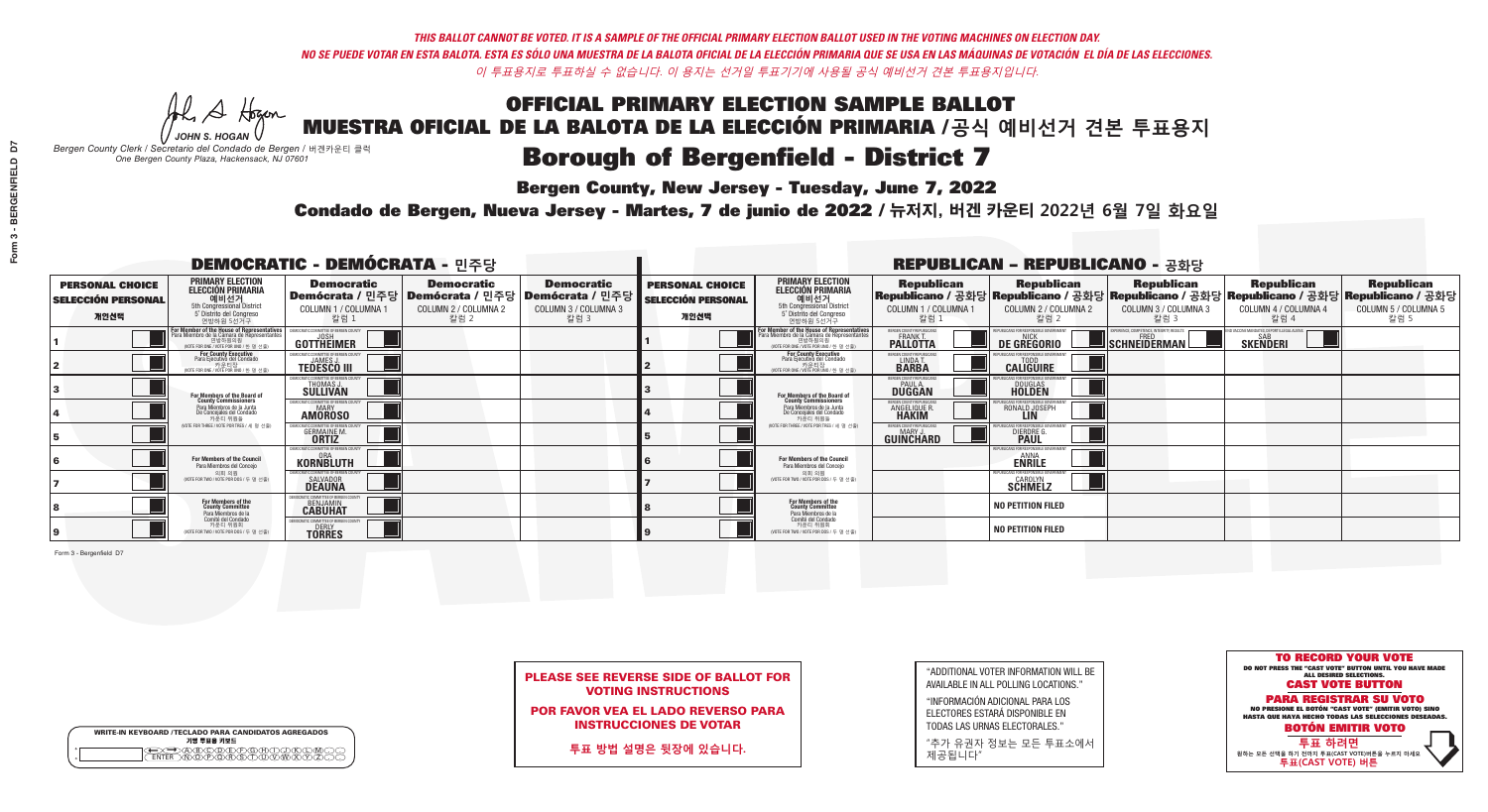**Bergen County, New Jersey - Tuesday, June 7, 2022** 

He A Hogan *JOHN S. HOGAN*

| <b>WRITE-IN KEYBOARD /TECLADO PARA CANDIDATOS AGREGADOS</b><br>기명 투표용 키보드 |
|---------------------------------------------------------------------------|
| ABODE/POH/L                                                               |

*Bergen County Clerk / Secretario del Condado de Bergen /* 버겐카운티 클럭 *One Bergen County Plaza, Hackensack, NJ 07601*



|  | <b>PLEASE SEE REVERSE SIDE OF BALLOT FOR</b> |  |  |
|--|----------------------------------------------|--|--|
|  | <b>VOTING INSTRUCTIONS</b>                   |  |  |

POR FAVOR VEA EL LADO REVERSO PARA INSTRUCCIONES DE VOTAR

**투표 방법 설명은 뒷장에 있습니다.**

"ADDITIONAL VOTER INFORMATION WILL BE AVAILABLE IN ALL POLLING LOCATIONS."

"INFORMACIÓN ADICIONAL PARA LOS ELECTORES ESTARÁ DISPONIBLE EN TODAS LAS URNAS ELECTORALES."

"추가 유권자 정보는 모든 투표소에서 제공됩니다"

Condado de Bergen, Nueva Jersey - Martes, 7 de junio de 2022 / 뉴저지, 버겐 카운티 2022년 6월 7일 화요일 *One Bergen County Plaza, Hackensack, NJ 07601*

|                                                             |                                                                                                                                               | <b>DEMOCRATIC - DEMÓCRATA - 민주당</b>                                           |                                                                                       |                                                                         |                                                             | <b>REPUBLICAN - REPUBLICANO - 공화당</b>                                                                                             |                                                            |                                                                                                                                                |                                                    |                                                           |                                                   |
|-------------------------------------------------------------|-----------------------------------------------------------------------------------------------------------------------------------------------|-------------------------------------------------------------------------------|---------------------------------------------------------------------------------------|-------------------------------------------------------------------------|-------------------------------------------------------------|-----------------------------------------------------------------------------------------------------------------------------------|------------------------------------------------------------|------------------------------------------------------------------------------------------------------------------------------------------------|----------------------------------------------------|-----------------------------------------------------------|---------------------------------------------------|
| <b>PERSONAL CHOICE</b><br><b>SELECCIÓN PERSONAL</b><br>개인선택 | <b>PRIMARY ELECTION</b><br><b>ELECCIÓN PRIMARIA</b><br>예비선거<br>5th Congressional District<br>5° Distrito del Congreso<br>연방하원 5선거구            | <b>Democratic</b><br>COLUMN 1 / COLUMNA 1<br>칼럼 1                             | <b>Democratic</b><br>│Demócrata / 민주당│Demócrata / 민주당<br>COLUMN 2 / COLUMNA 2<br>칼럼 2 | <b>Democratic</b><br>ː│Demócrata / 민주당│<br>COLUMN 3 / COLUMNA 3<br>칼럼 3 | <b>PERSONAL CHOICE</b><br><b>SELECCIÓN PERSONAL</b><br>개인선택 | <b>PRIMARY ELECTION</b><br>ELECCIÓN PRIMARIA<br>5th Congressional District<br>5° Distrito del Congreso<br>연방하원 5선거구               | <b>Republican</b><br>COLUMN 1 / COLUMNA 1<br>칼럼 :          | <b>Republican</b><br>Republicano / 공화당 Republicano / 공화당 Republicano / 공화당 Republicano / 공화당 Republicano / 공화당<br>COLUMN 2 / COLUMNA 2<br>칼럼 2 | <b>Republican</b><br>COLUMN 3 / COLUMNA 3<br>칼럼 3  | <b>Republican</b><br>COLUMN 4 / COLUMNA 4<br>칼럼 4         | <b>Republican</b><br>COLUMN 5 / COLUMNA 5<br>칼럼 5 |
|                                                             | For Member of the House of Representatives<br>Para Miembro de la Cámara de Representantes<br>연방하원의원<br>(VOTE FOR ONE / VOTE POR UNO / 한 명 선출) | EMOCRATIC COMMITTEE OF BERGEN CO<br>GOTTHEIMER                                |                                                                                       |                                                                         |                                                             | For Member of the House of Representatives<br>Para Miembro de la Cámara de Representantes<br>NOTE FOR ONE / VOTE POR UNO / 한 명 선출 | ERGEN COUNTY REPUBLICAN<br><b>PALLOTTA</b>                 | DE GREGORIO                                                                                                                                    | $\blacksquare$ Schneiderman $\mathbin{\mathsf{L}}$ | VACCINE MANDATES, DEPORT ILLEGAL ALIEN<br><b>SKENDERI</b> |                                                   |
|                                                             | For County Executive<br>Para Ejecutivo del Condado<br>. 카운티장<br>(VOTE FOR ONE / VOTE POR UNO / 한 명 선출)                                        | JEMOCRATIC COMMITTEE OF BERGEN COUNTY<br><b>JAMES J</b><br><b>TEDESCO III</b> |                                                                                       |                                                                         |                                                             | <b>For County Executive</b><br>Para Ejecutivo del Condado<br>. 카운티장<br>(VOTE FOR ONE / VOTE POR UNO / 한 명 선출                      | BERGEN COUNTY REPUBLICAN<br>LINDA T.                       | <b>CALIGUIRE</b>                                                                                                                               |                                                    |                                                           |                                                   |
|                                                             | For Members of the Board of<br>County Commissioners                                                                                           | MOCRATIC COMMITTEE OF BERGEN COUNTY<br>THOMAS J.<br>SÜLLIVAN                  |                                                                                       |                                                                         |                                                             | For Members of the Board of<br>County Commissioners                                                                               | ERGEN COUNTY REPUBLICAN<br><b>PAUL A.</b><br><b>DUGGAN</b> | <b>DOUGLAS</b><br><b>HOLDEN</b>                                                                                                                |                                                    |                                                           |                                                   |
|                                                             | Para Miembros de la Junta<br>De Concejales del Condado<br>카우티 위원들                                                                             | MOCRATIC COMMITTEE OF BERGEN COUNTY<br><b>MARY</b><br><b>AMOROSO</b>          |                                                                                       |                                                                         |                                                             | Para Miembros de la Junta<br>De Concejales del Condado<br>카우티 위원들                                                                 | <b>FRGEN COUNTY REPUBLICAN</b><br>ANGELIQUE R              | RONALD JOSEPH<br><b>LIN</b>                                                                                                                    |                                                    |                                                           |                                                   |
|                                                             | WOTE FOR THREE / VOTE POR TRES / 세 명 선출)                                                                                                      | CRATIC COMMITTEE OF BERGEN COUNT<br><b>GERMAINE M.</b>                        |                                                                                       |                                                                         |                                                             | NOTE FOR THREE / VOTE POR TRES / 세 명 선출)                                                                                          | BERGEN COUNTY REPUBLICANS<br>MARY .I<br>GUINCHARD          | <b>DIERDRE</b>                                                                                                                                 |                                                    |                                                           |                                                   |
|                                                             | <b>For Members of the Council</b><br>Para Miembros del Conceio                                                                                | EMOCRATIC COMMITTEE OF BERGEN COUNTY<br><b>KORNBLUTH</b>                      |                                                                                       |                                                                         |                                                             | <b>For Members of the Council</b><br>Para Miembros del Conceio                                                                    |                                                            | PUBLICANS FOR RESPONSIBLE GO<br><b>ENRILE</b>                                                                                                  |                                                    |                                                           |                                                   |
|                                                             | 의회 의원<br>(VOTE FOR TWO / VOTE POR DOS / 두 명 선출)                                                                                               | EMOCRATIC COMMITTEE OF BERGEN COUNTY<br><b>SALVADOR</b><br><b>DEAUNA</b>      |                                                                                       |                                                                         |                                                             | 의회 의원<br>WOTE FOR TWO / VOTE POR DOS / 두 명 선출)                                                                                    |                                                            | EPUBLICANS FOR RESPONSIBLE GOVERNMENT<br><b>SCHMELZ</b>                                                                                        |                                                    |                                                           |                                                   |
|                                                             | For Members of the<br>County Committee<br>Para Miembros de la<br>Comité del Condado                                                           | <b>NO PETITION FILED</b>                                                      |                                                                                       |                                                                         |                                                             | For Members of the<br>County Committee<br>Para Miembros de la<br>Comité del Condado                                               |                                                            | <b>NO PETITION FILED</b>                                                                                                                       |                                                    |                                                           |                                                   |
|                                                             | 카운티 위원회<br>(VOTE FOR TWO / VOTE POR DOS / 두 명 선출)                                                                                             | <b>NO PETITION FILED</b>                                                      |                                                                                       |                                                                         |                                                             | 카운티 위원회<br>(VOTE FOR TWO / VOTE POR DOS / 두 명 선출)                                                                                 |                                                            | NO PETITION FILED                                                                                                                              |                                                    |                                                           |                                                   |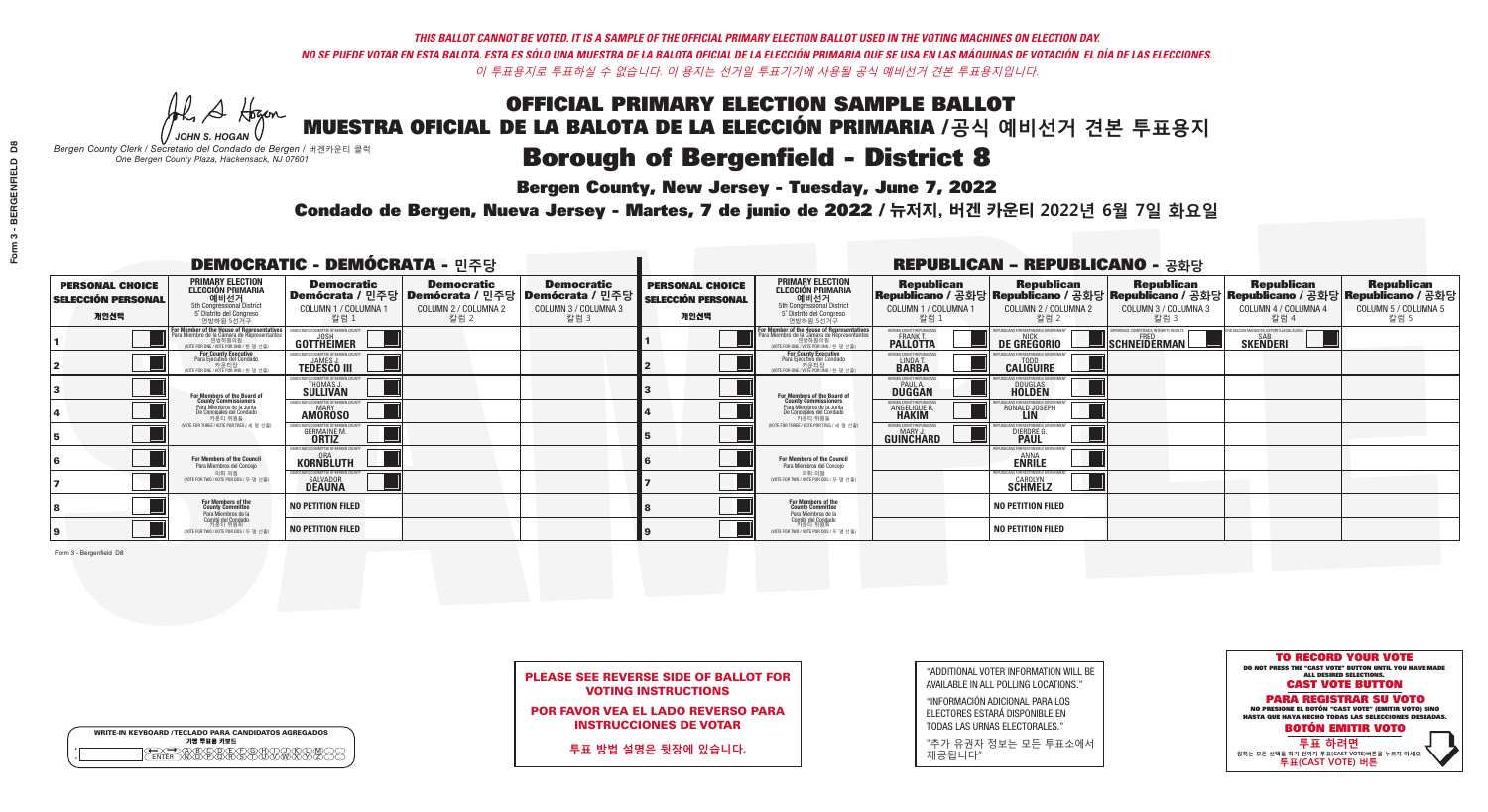**Bergen County, New Jersey - Tuesday, June 7, 2022** 

He A Hogan *JOHN S. HOGAN*

| <b>WRITE-IN KEYBOARD /TECLADO PARA CANDIDATOS AGREGADOS</b><br>기명 투표용 키보드 |  |
|---------------------------------------------------------------------------|--|
| ACBCODECPGCHC<br><b>፝ዀ፝፟ዀ፝ቑ</b> ፝ዾ፝ጞጞ                                     |  |

*Bergen County Clerk / Secretario del Condado de Bergen /* 버겐카운티 클럭 *One Bergen County Plaza, Hackensack, NJ 07601*



|  | <b>PLEASE SEE REVERSE SIDE OF BALLOT FOR</b> |  |  |
|--|----------------------------------------------|--|--|
|  | <b>VOTING INSTRUCTIONS</b>                   |  |  |

POR FAVOR VEA EL LADO REVERSO PARA INSTRUCCIONES DE VOTAR

**투표 방법 설명은 뒷장에 있습니다.**

"ADDITIONAL VOTER INFORMATION WILL BE AVAILABLE IN ALL POLLING LOCATIONS."

"INFORMACIÓN ADICIONAL PARA LOS ELECTORES ESTARÁ DISPONIBLE EN TODAS LAS URNAS ELECTORALES."

"추가 유권자 정보는 모든 투표소에서 제공됩니다"

Condado de Bergen, Nueva Jersey - Martes, 7 de junio de 2022 / 뉴저지, 버겐 카운티 2022년 6월 7일 화요일 *One Bergen County Plaza, Hackensack, NJ 07601*

|                                                             |                                                                                                                                    | <b>DEMOCRATIC - DEMÓCRATA - 민주당</b>                                     |                                                   |                                                                                                        |                                                             |                                                                                                                                    |                                                      | <b>REPUBLICAN - REPUBLICANO - 공화당</b>                  |                                                                                                                                                |                                                           |                                                   |
|-------------------------------------------------------------|------------------------------------------------------------------------------------------------------------------------------------|-------------------------------------------------------------------------|---------------------------------------------------|--------------------------------------------------------------------------------------------------------|-------------------------------------------------------------|------------------------------------------------------------------------------------------------------------------------------------|------------------------------------------------------|--------------------------------------------------------|------------------------------------------------------------------------------------------------------------------------------------------------|-----------------------------------------------------------|---------------------------------------------------|
| <b>PERSONAL CHOICE</b><br><b>SELECCIÓN PERSONAL</b><br>개인선택 | <b>PRIMARY ELECTION</b><br><b>ELECCIÓN PRIMARIA</b><br>예비선거<br>5th Congressional District<br>5° Distrito del Congreso<br>연방하원 5선거구 | <b>Democratic</b><br>COLUMN 1 / COLUMNA 1<br>칼럼 1                       | <b>Democratic</b><br>COLUMN 2 / COLUMNA 2<br>칼럼 2 | <b>Democratic</b><br>│Demócrata / 민주당│Demócrata / 민주당│Demócrata / 민주당┃<br>COLUMN 3 / COLUMNA 3<br>칼럼 3 | <b>PERSONAL CHOICE</b><br><b>SELECCIÓN PERSONAL</b><br>개인선택 | <b>PRIMARY ELECTION</b><br><b>ELECCIÓN PRIMARIA</b><br>예비선거<br>5th Congressional District<br>5° Distrito del Congreso<br>연방하원 5선거구 | <b>Republican</b><br>COLUMN 1 / COLUMNA 1<br>칼럼 :    | <b>Republican</b><br>COLUMN 2 / COLUMNA 2<br>참럼 2      | <b>Republican</b><br>Republicano / 공화당 Republicano / 공화당 Republicano / 공화당 Republicano / 공화당 Republicano / 공화당<br>COLUMN 3 / COLUMNA 3<br>칼럼 3 | <b>Republican</b><br>COLUMN 4 / COLUMNA 4<br>칼럼 4         | <b>Republican</b><br>COLUMN 5 / COLUMNA 5<br>칼럼 5 |
|                                                             | For Member of the House of Representatives<br>Para Miembro de la Cámara de Representantes                                          | EMOCRATIC COMMITTEE OF BERGEN CO<br>GOTTHEIMER                          |                                                   |                                                                                                        |                                                             | For Member of the House of Representatives<br>Para Miembro de la Cámara de Representantes                                          | BERGEN COUNTY REPUBLICAN<br><b>PALLOTTA</b>          | DE GREGORIO                                            | SCHNEIDERMAN                                                                                                                                   | VACCINE MANDATES, DEPORT ILLEGAL ALIEN<br><b>SKENDERI</b> |                                                   |
|                                                             | For County Executive<br>Para Ejecutivo del Condado<br>NOTE FOR ONE / VOTE POR UNO / 한 명 선출)                                        | EMOCRATIC COMMITTEE OF BERGEN COUNTY<br><b>TEDESCO III</b>              |                                                   |                                                                                                        |                                                             | For County Executive<br>Para Ejecutivo del Condado<br>카운티장<br>(VOTE FOR ONE / VOTE POR UNO / 한 명 선출)                               | BERGEN COUNTY REPUBLICAN<br>LINDA T.                 | <b>CALIGUIRE</b>                                       |                                                                                                                                                |                                                           |                                                   |
|                                                             | For Members of the Board of<br>County Commissioners                                                                                | EMOCRATIC COMMITTEE OF BERGEN COUNT<br>THOMAS J.<br>SÜLLIVAN            |                                                   |                                                                                                        |                                                             | For Members of the Board of<br>County Commissioners                                                                                | ERGEN COUNTY REPUBLICAN<br>PAUL A.<br><b>DUGGAN</b>  | <b>DOUGLAS</b>                                         |                                                                                                                                                |                                                           |                                                   |
|                                                             | Para Miembros de la Junta<br>De Concejales del Condado<br>카운티 위원들                                                                  | EMOCRATIC COMMITTEE OF BERGEN COUNTY<br><b>MARY</b><br><b>AMOROSO</b>   |                                                   |                                                                                                        |                                                             | Para Miembros de la Junta<br>De Concejales del Condado<br>카운티 위원들                                                                  | <b>FRGEN COUNTY REPUBLICAN</b><br><b>ANGELIQUE R</b> | RONALD JOSEPH<br><b>LIN</b>                            |                                                                                                                                                |                                                           |                                                   |
|                                                             | (VOTE FOR THREE / VOTE POR TRES / 세 명 선출)                                                                                          | OCRATIC COMMITTEE OF BERGEN COUNT<br><b>GERMAINE M.</b><br><b>ORTIZ</b> |                                                   |                                                                                                        |                                                             | (VOTE FOR THREE / VOTE POR TRES / 세 명 선출)                                                                                          | ERGEN COUNTY REPUBLICANS<br>MARY .I<br>GUINCHARD     | DIERDRE G                                              |                                                                                                                                                |                                                           |                                                   |
|                                                             | <b>For Members of the Council</b><br>Para Miembros del Conceio                                                                     | EMOCRATIC COMMITTEE OF BERGEN COUNTY<br><b>KORNBLUTH</b>                |                                                   |                                                                                                        |                                                             | <b>For Members of the Council</b><br>Para Miembros del Conceio                                                                     |                                                      | 'UBI ICANS FOR RESPONSIBI E GO<br><b>ENRILE</b>        |                                                                                                                                                |                                                           |                                                   |
|                                                             | 의회 의원<br>(VOTE FOR TWO / VOTE POR DOS / 두 명 선출)                                                                                    | EMOCRATIC COMMITTEE OF BERGEN COUNTY<br>SALVADOR<br><b>DEAUNA</b>       |                                                   |                                                                                                        |                                                             | 의회 의원<br>NOTE FOR TWO / VOTE POR DOS / 두 명 선출)                                                                                     |                                                      | PUBLICANS FOR RESPONSIBLE GOVERNMENT<br><b>SCHMELZ</b> |                                                                                                                                                |                                                           |                                                   |
|                                                             | For Members of the<br>County Committee<br>Para Miembros de la<br>Comité del Condado                                                | <b>NO PETITION FILED</b>                                                |                                                   |                                                                                                        |                                                             | For Members of the<br>County Committee<br>Para Miembros de la<br>Comité del Condado                                                |                                                      | <b>NO PETITION FILED</b>                               |                                                                                                                                                |                                                           |                                                   |
|                                                             | 카운티 위원회<br>(VOTE FOR TWO / VOTE POR DOS / 두 명 선출)                                                                                  | <b>NO PETITION FILED</b>                                                |                                                   |                                                                                                        |                                                             | 카운티 위원회<br>(VOTE FOR TWO / VOTE POR DOS / 두 명 선출)                                                                                  |                                                      | <b>NO PETITION FILED</b>                               |                                                                                                                                                |                                                           |                                                   |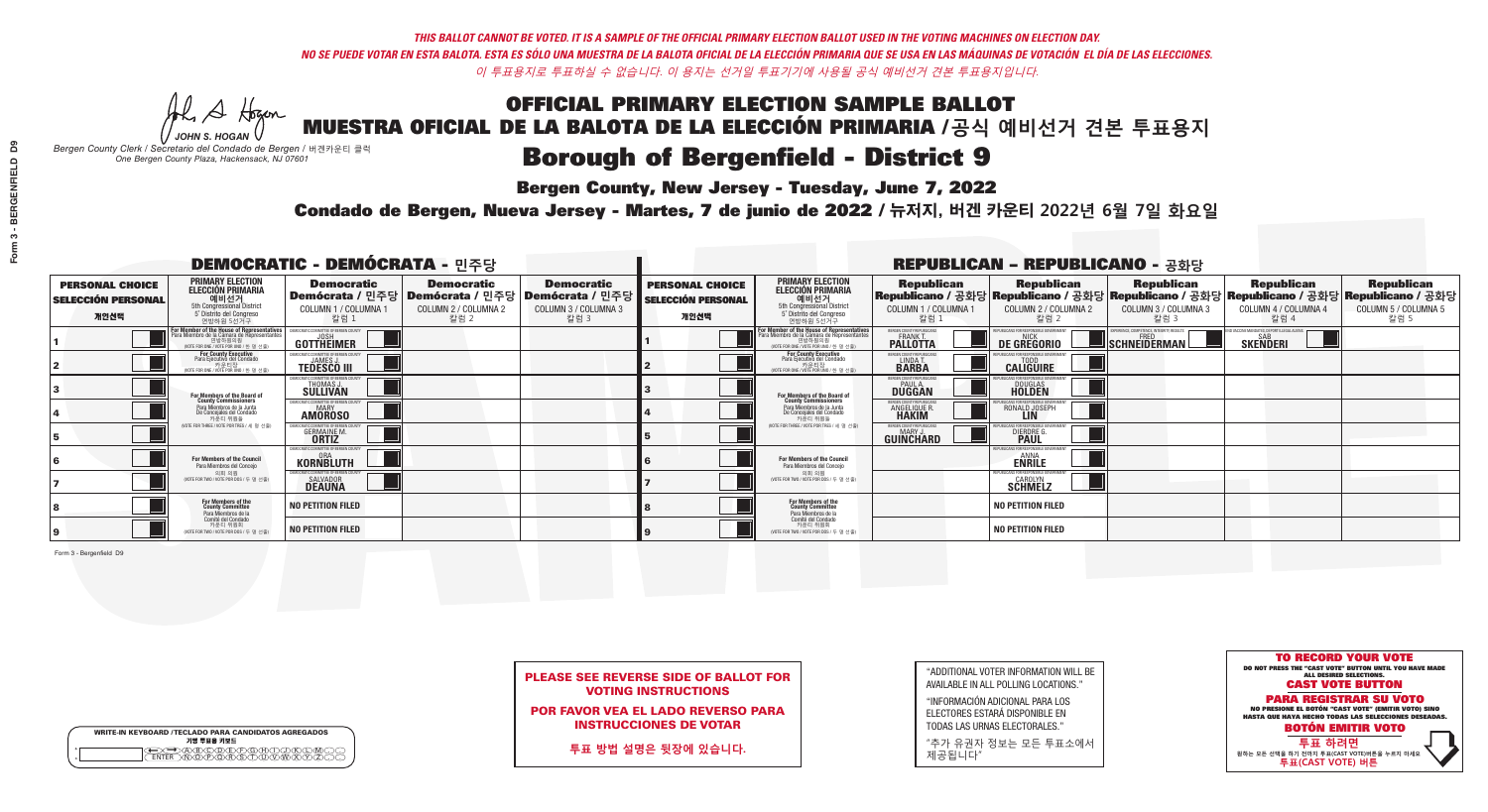A Hogen

| <b>WRITE-IN KEYBOARD /TECLADO PARA CANDIDATOS AGREGADOS</b><br>기명 투표용 키보드 |  |
|---------------------------------------------------------------------------|--|
| @®©®®®®®™©®<br>™®®®®®®™™®®                                                |  |

# **Borough of Bergenfield - District 10**

**Bergen County, New Jersey - Tuesday, June 7, 2022** 

*JOHN S. HOGAN Bergen County Clerk / Secretario del Condado de Bergen /* 버겐카운티 클럭 *One Bergen County Plaza, Hackensack, NJ 07601*

Condado de Bergen, Nueva Jersey - Martes, 7 de junio de 2022 / 뉴저지, 버겐 카운티 2022년 6월 7일 화요일 *One Bergen County Plaza, Hackensack, NJ 07601*



PLEASE SEE REVERSE SIDE OF BALLOT FOR VOTING INSTRUCTIONS

POR FAVOR VEA EL LADO REVERSO PARA INSTRUCCIONES DE VOTAR

**투표 방법 설명은 뒷장에 있습니다.**

| "ADDITIONAL VOTER INFORMATION WILL BE |
|---------------------------------------|
| AVAILABLE IN ALL POLLING LOCATIONS."  |

"INFORMACIÓN ADICIONAL PARA LOS ELECTORES ESTARÁ DISPONIBLE EN TODAS LAS URNAS ELECTORALES."

"추가 유권자 정보는 모든 투표소에서 제공됩니다"

|                                                             |                                                                                                                                               | <b>DEMOCRATIC - DEMÓCRATA - 민주당</b>                                      |                                                   |                                                                                                        |                                                             |                                                                                                                                   |                                                            | <b>REPUBLICAN - REPUBLICANO - 공화당</b>                                                                                                          |                                                    |                                                   |                                                   |
|-------------------------------------------------------------|-----------------------------------------------------------------------------------------------------------------------------------------------|--------------------------------------------------------------------------|---------------------------------------------------|--------------------------------------------------------------------------------------------------------|-------------------------------------------------------------|-----------------------------------------------------------------------------------------------------------------------------------|------------------------------------------------------------|------------------------------------------------------------------------------------------------------------------------------------------------|----------------------------------------------------|---------------------------------------------------|---------------------------------------------------|
| <b>PERSONAL CHOICE</b><br><b>SELECCIÓN PERSONAL</b><br>개인선택 | <b>PRIMARY ELECTION</b><br><b>ELECCIÓN PRIMARIA</b><br>예비선거<br>5th Congressional District<br>5° Distrito del Congreso<br>연방하원 5선거구            | <b>Democratic</b><br>COLUMN 1 / COLUMNA 1<br>칼럼 1                        | <b>Democratic</b><br>COLUMN 2 / COLUMNA 2<br>칼럼 2 | <b>Democratic</b><br>│Demócrata / 민주당│Demócrata / 민주당│Demócrata / 민주당│<br>COLUMN 3 / COLUMNA 3<br>칼럼 3 | <b>PERSONAL CHOICE</b><br><b>SELECCIÓN PERSONAL</b><br>개인선택 | <b>PRIMARY ELECTION</b><br>ELECCIÓN PRIMARIA<br>5th Congressional District<br>5° Distrito del Congreso<br>연방하원 5선거구               | <b>Republican</b><br>COLUMN 1 / COLUMNA 1<br>칼럼            | <b>Republican</b><br>Republicano / 공화당 Republicano / 공화당 Republicano / 공화당 Republicano / 공화당 Republicano / 공화당<br>COLUMN 2 / COLUMNA 2<br>참럼 2 | <b>Republican</b><br>COLUMN 3 / COLUMNA 3<br>칼럼 3  | <b>Republican</b><br>COLUMN 4 / COLUMNA 4<br>칼럼 4 | <b>Republican</b><br>COLUMN 5 / COLUMNA 5<br>칼럼 5 |
|                                                             | For Member of the House of Representatives<br>Para Miembro de la Cámara de Representantes<br>연방하원의원<br>(VOTE FOR ONE / VOTE POR UNO / 한 명 선출) | EMOCRATIC COMMITTEE OF BERGEN CO<br>GOTTHEIMER                           |                                                   |                                                                                                        |                                                             | For Member of the House of Representatives<br>Para Miembro de la Cámara de Representantes<br>WOTE FOR ONE / VOTE POR UNO / 한 명 선출 | ERGEN COUNTY REPUBLICAN<br><b>PALLOTTA</b>                 | DE GREGORIO                                                                                                                                    | $\blacksquare$ Schneiderman $\mathbin{\mathbb{I}}$ | <b>SKENDERI</b>                                   |                                                   |
|                                                             | For County Executive<br>Para Ejecutivo del Condado<br>. 카운티장<br>(VOTE FOR ONE / VOTE POR UNO / 한 명 선출)                                        | FMOCRATIC COMMITTEE OF BERGEN COUNTY<br><b>TEDESCO III</b>               |                                                   |                                                                                                        |                                                             | For County Executive<br>Para Ejecutivo del Condado<br>7) 카운티장<br>(VOTE FOR ONE / VOTE POR UNO / 한 명 선출)                           | BERGEN COUNTY REPUBLICAN<br>LINDA T.                       | <b>CALIGUIRE</b>                                                                                                                               |                                                    |                                                   |                                                   |
|                                                             | For Members of the Board of<br>County Commissioners                                                                                           | FMOCRATIC COMMITTEE OF BERGEN COUN'<br>THOMAS J.                         |                                                   |                                                                                                        |                                                             | For Members of the Board of<br>County Commissioners                                                                               | ERGEN COUNTY REPUBLICAN<br><b>PAUL A.</b><br><b>DUGGAN</b> | DOUGLAS<br>HOLDEN                                                                                                                              |                                                    |                                                   |                                                   |
|                                                             | Para Miembros de la Junta<br>De Concejales del Condado<br>카운티 위원들                                                                             | EMOCRATIC COMMITTEE OF BERGEN COUNT<br><b>MARY</b><br><b>AMOROSO</b>     |                                                   |                                                                                                        |                                                             | Para Miembros de la Junta<br>De Concejales del Condado<br>카운티 위원들                                                                 | RGEN COUNTY REPUBLICAN<br><b>ANGELIQUE R<br/>HAKIM</b>     | RONALD JOSEPH                                                                                                                                  |                                                    |                                                   |                                                   |
|                                                             | (VOTE FOR THREE / VOTE POR TRES / 세 명 선출)                                                                                                     | IOCRATIC COMMITTEE OF BERGEN COU<br><b>GERMAINE M.</b>                   |                                                   |                                                                                                        |                                                             | (VOTE FOR THREE / VOTE POR TRES / 세 명 선출)                                                                                         | ERGEN COUNTY REPUBLICANS<br>MARY.<br>GUINCHARD             | DIERDRE (                                                                                                                                      |                                                    |                                                   |                                                   |
|                                                             | For Members of the Council<br>Para Miembros del Conceio                                                                                       | FMOCRATIC COMMITTEE OF BERGEN COUNTY<br><b>KORNBLUTH</b>                 |                                                   |                                                                                                        |                                                             | <b>For Members of the Council</b><br>Para Miembros del Conceio                                                                    |                                                            | HIRI ICANS ENR RESPONSIRI E<br><b>ENRILE</b>                                                                                                   |                                                    |                                                   |                                                   |
|                                                             | 의회 의원<br>(VOTE FOR TWO / VOTE POR DOS / 두 명 선출)                                                                                               | EMOCRATIC COMMITTEE OF BERGEN COUNTY<br><b>SALVADOR</b><br><b>DEAUNA</b> |                                                   |                                                                                                        |                                                             | 의회 의원<br>NOTE FOR TWO / VOTE POR DOS / 두 명 선출)                                                                                    |                                                            | EPUBLICANS FOR RESPONSIBLE G<br><b>SCHMELZ</b>                                                                                                 |                                                    |                                                   |                                                   |
|                                                             | For Members of the<br>County Committee<br>Para Miembros de la<br>Comité del Condado                                                           | OCRATIC COMMITTEE OF BERGEN COI<br><b>SHELDON</b>                        |                                                   |                                                                                                        |                                                             | For Members of the<br>County Committee<br>Para Miembros de la<br>Comité del Condado                                               | BERGEN COUNTY REPUBLICANS<br><b>WEINREB</b>                | <b>BATZKER</b>                                                                                                                                 |                                                    |                                                   |                                                   |
|                                                             | 카운티 위원회<br>(VOTE FOR TWO / VOTE POR DOS / 두 명 선출)                                                                                             | MOCRATIC COMMITTEE OF BERGEN CO<br><b>EVELYN</b><br><b>STEIN</b>         |                                                   |                                                                                                        |                                                             | 카운티 위원회<br>(VOTE FOR TWO / VOTE POR DOS / 두 명 선출)                                                                                 |                                                            | NO PETITION FILED                                                                                                                              |                                                    |                                                   |                                                   |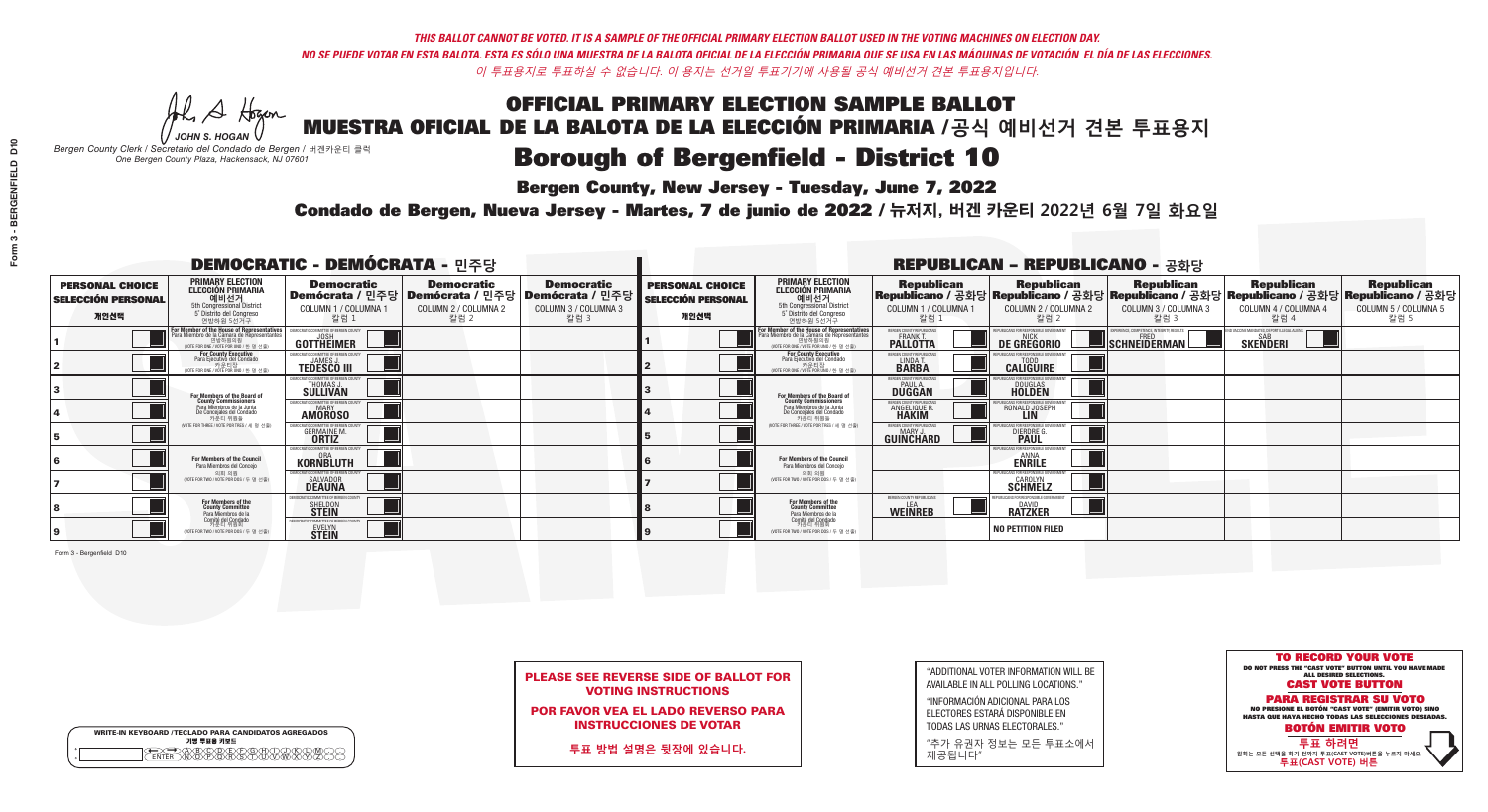A Hogen

| <b>WRITE-IN KEYBOARD /TECLADO PARA CANDIDATOS AGREGADOS</b><br>기명 투표용 키보드 |  |
|---------------------------------------------------------------------------|--|
| )(B)(C)(D)(E)(F)(G)(H)(<br><u>አቅአሚያ ፈ</u> ን                               |  |

# **Borough of Bergenfield - District 11**

**Bergen County, New Jersey - Tuesday, June 7, 2022** 

*JOHN S. HOGAN Bergen County Clerk / Secretario del Condado de Bergen /* 버겐카운티 클럭 *One Bergen County Plaza, Hackensack, NJ 07601*



PLEASE SEE REVERSE SIDE OF BALLOT FOR VOTING INSTRUCTIONS

POR FAVOR VEA EL LADO REVERSO PARA INSTRUCCIONES DE VOTAR

**투표 방법 설명은 뒷장에 있습니다.**

"ADDITIONAL VOTER INFORMATION WILL BE AVAILABLE IN ALL POLLING LOCATIONS."

"INFORMACIÓN ADICIONAL PARA LOS ELECTORES ESTARÁ DISPONIBLE EN TODAS LAS URNAS ELECTORALES."

"추가 유권자 정보는 모든 투표소에서 제공됩니다"

Condado de Bergen, Nueva Jersey - Martes, 7 de junio de 2022 / 뉴저지, 버겐 카운티 2022년 6월 7일 화요일 *One Bergen County Plaza, Hackensack, NJ 07601*

|                                                             |                                                                                                                                    | <b>DEMOCRATIC - DEMÓCRATA - 민주당</b>                                      |                                                   |                                                                                                        |                                                             |                                                                                                                                              |                                                            | <b>REPUBLICAN - REPUBLICANO - 공화당</b>                 |                                                                                                                                         |                                                   |                                                   |
|-------------------------------------------------------------|------------------------------------------------------------------------------------------------------------------------------------|--------------------------------------------------------------------------|---------------------------------------------------|--------------------------------------------------------------------------------------------------------|-------------------------------------------------------------|----------------------------------------------------------------------------------------------------------------------------------------------|------------------------------------------------------------|-------------------------------------------------------|-----------------------------------------------------------------------------------------------------------------------------------------|---------------------------------------------------|---------------------------------------------------|
| <b>PERSONAL CHOICE</b><br><b>SELECCIÓN PERSONAL</b><br>개인선택 | <b>PRIMARY ELECTION</b><br><b>ELECCIÓN PRIMARIA</b><br>예비선거<br>5th Congressional District<br>5° Distrito del Congreso<br>연방하원 5선거구 | <b>Democratic</b><br>COLUMN 1 / COLUMNA 1<br>칼럼 1                        | <b>Democratic</b><br>COLUMN 2 / COLUMNA 2<br>칼럼 2 | <b>Democratic</b><br>│Demócrata / 민주당│Demócrata / 민주당│Demócrata / 민주당│<br>COLUMN 3 / COLUMNA 3<br>칼럼 3 | <b>PERSONAL CHOICE</b><br><b>SELECCIÓN PERSONAL</b><br>개인선택 | <b>PRIMARY ELECTION</b><br><b>ELECCIÓN PRIMARIA</b><br>예비선거<br>5th Congressional District<br>5° Distrito del Congreso<br>연방하원 5선거구           | <b>Republican</b><br>COLUMN 1 / COLUMNA 1<br>, 칼럼 :        | <b>Republican</b><br>COLUMN 2 / COLUMNA 2<br>칼럼 2     | Republican<br>Republicano / 공화당 Republicano / 공화당 Republicano / 공화당 Republicano / 공화당 Republicano / 공화당<br>COLUMN 3 / COLUMNA 3<br>칼럼 3 | <b>Republican</b><br>COLUMN 4 / COLUMNA 4<br>칼럼 4 | <b>Republican</b><br>COLUMN 5 / COLUMNA 5<br>칼럼 5 |
|                                                             | For Member of the House of Representatives<br>Para Miembro de la Cámara de Representantes                                          | EMOCRATIC COMMITTEE OF BERGEN CO<br><b>GOTTHEIMER</b>                    |                                                   |                                                                                                        |                                                             | For Member of the House of Representatives<br>Para Miembro de la Cámara de Representantes<br>연방하원의원<br>(VOTE FOR ONE / VOTE POR UNO / 한 명 선출 | ERGEN COUNTY REPUBLICAN<br><b>PALLOTTA</b>                 | DE GREGORIO                                           | SCHNEIDERMAN                                                                                                                            | <b>SKENDERI</b>                                   |                                                   |
|                                                             | For County Executive<br>Para Ejecutivo del Condado<br>WOTE FOR ONE / VOTE POR UNO / 한 명 선출)                                        | JEMOCRATIC COMMITTEE OF BERGEN COUNT<br><b>TEDESCO III</b>               |                                                   |                                                                                                        |                                                             | For County Executive<br>Para Ejecutivo del Condado<br>WOTE FOR ONE / VOTE POR UNO / 한 명 선출                                                   | BERGEN COUNTY REPUBLICA<br>LINDAT.                         | <b>CALIGUIRE</b>                                      |                                                                                                                                         |                                                   |                                                   |
|                                                             | For Members of the Board of<br>County Commissioners                                                                                | EMOCRATIC COMMITTEE OF BERGEN COUNT<br>THOMAS J.                         |                                                   |                                                                                                        |                                                             | For Members of the Board of<br>County Commissioners                                                                                          | ERGEN COUNTY REPUBLICAN<br><b>PAUL A.</b><br><b>DUGGAN</b> | <b>DOUGLAS</b>                                        |                                                                                                                                         |                                                   |                                                   |
|                                                             | Para Miembros de la Junta<br>De Concejales del Condado<br>카운티 위원들                                                                  | EMOCRATIC COMMITTEE OF BERGEN COUNTY<br><b>MARY</b><br><b>AMOROSO</b>    |                                                   |                                                                                                        |                                                             | Para Miembros de la Junta<br>De Concejales del Condado<br>카운티 위원들                                                                            | ERGEN COUNTY REPUBLICAN<br><b>ANGELIQUE R</b>              | RONALD JOSEPH<br><b>LIN</b>                           |                                                                                                                                         |                                                   |                                                   |
|                                                             | (VOTE FOR THREE / VOTE POR TRES / 세 명 선출)                                                                                          | OCRATIC COMMITTEE OF RERGEN COLIN<br><b>GERMAINE M.</b><br><b>ORTIZ</b>  |                                                   |                                                                                                        |                                                             | (VOTE FOR THREE / VOTE POR TRES / 세 명 선출)                                                                                                    | ERGEN COUNTY REPUBLICANS<br>MARY J<br>GUINCHARD            | I ICANS FOR RESPONSIBLE (<br>DIERDRE (                |                                                                                                                                         |                                                   |                                                   |
|                                                             | <b>For Members of the Council</b><br>Para Miembros del Conceio                                                                     | EMOCRATIC COMMITTEE OF BERGEN COUNTY<br>KORNBLUTH                        |                                                   |                                                                                                        |                                                             | <b>For Members of the Council</b><br>Para Miembros del Conceio                                                                               |                                                            | PUBLICANS FOR RESPONSIBLE GO<br><b>ENRILE</b>         |                                                                                                                                         |                                                   |                                                   |
|                                                             | 의회 의원<br>(VOTE FOR TWO / VOTE POR DOS / 두 명 선출)                                                                                    | <b>EMOCRATIC COMMITTEE OF BERGEN COUNTY</b><br>SALVADOR<br><b>DEAUNA</b> |                                                   |                                                                                                        |                                                             | 의회 의원<br>WOTE FOR TWO / VOTE POR DOS / 두 명 선출)                                                                                               |                                                            | PUBLICANS FOR RESPONSIBLE GOVERNMEN<br><b>SCHMELZ</b> |                                                                                                                                         |                                                   |                                                   |
|                                                             | For Members of the<br>County Committee<br>Para Miembros de la<br>Comité del Condado                                                | <b>NO PETITION FILED</b>                                                 |                                                   |                                                                                                        |                                                             | For Members of the<br>County Committee<br>Para Miembros de la<br>Comité del Condado                                                          |                                                            | <b>NO PETITION FILED</b>                              |                                                                                                                                         |                                                   |                                                   |
|                                                             | 카운티 위원회<br>(VOTE FOR TWO / VOTE POR DOS / 두 명 선출)                                                                                  | <b>NO PETITION FILED</b>                                                 |                                                   |                                                                                                        |                                                             | 카운티 위원회<br>(VOTE FOR TWO / VOTE POR DOS / 두 명 선출)                                                                                            |                                                            | <b>NO PETITION FILED</b>                              |                                                                                                                                         |                                                   |                                                   |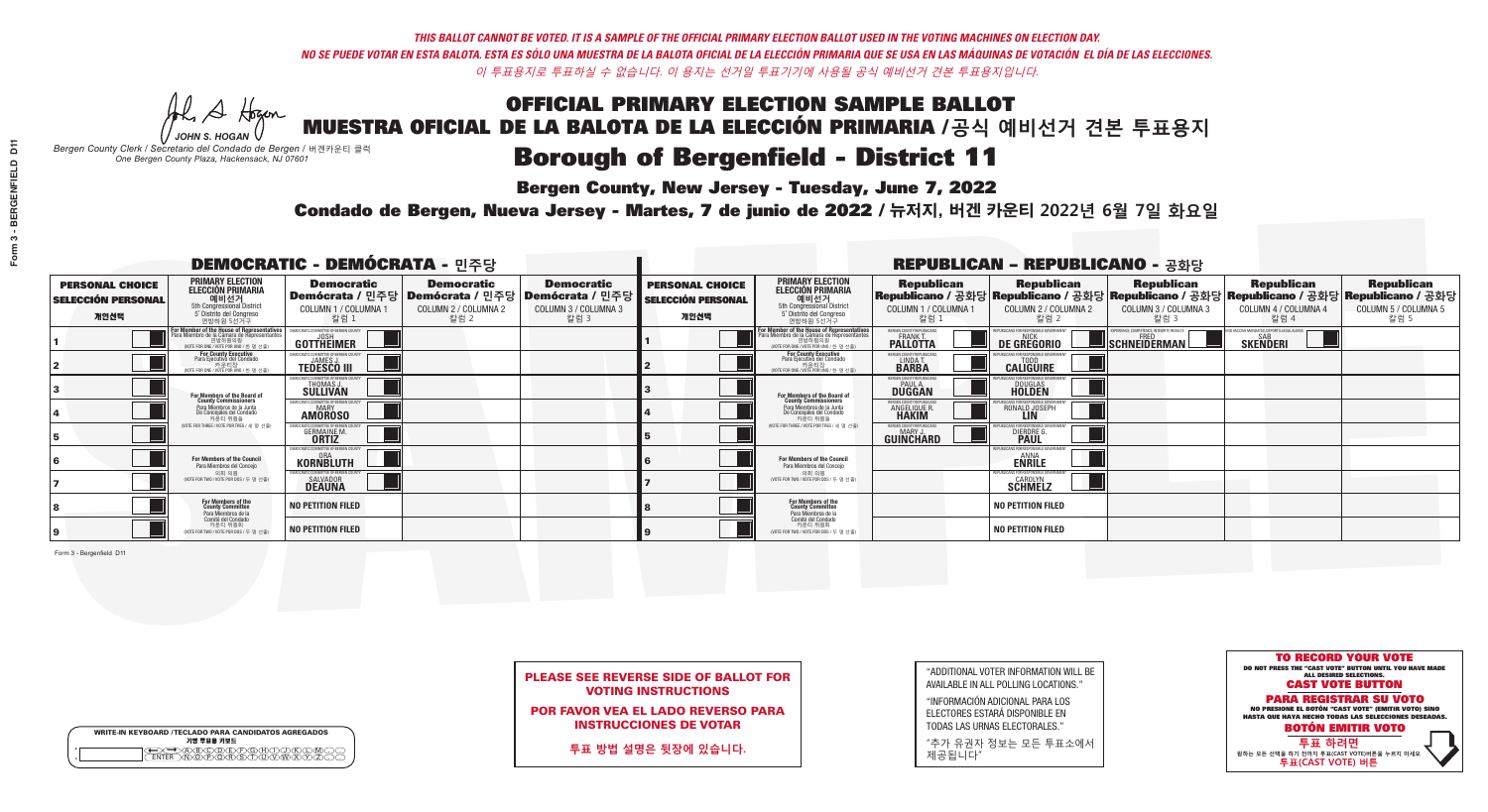He A Hogan

| <b>WRITE-IN KEYBOARD /TECLADO PARA CANDIDATOS AGREGADOS</b><br>기명 투표용 키보드 |  |
|---------------------------------------------------------------------------|--|
| )(B)(C)(D)(E)(F)(G)(H)(<br><u>አቅአሚያ ፈ</u> ን                               |  |

# **Borough of Bergenfield - District 12**

**Bergen County, New Jersey - Tuesday, June 7, 2022** 

*JOHN S. HOGAN Bergen County Clerk / Secretario del Condado de Bergen /* 버겐카운티 클럭 *One Bergen County Plaza, Hackensack, NJ 07601*



PLEASE SEE REVERSE SIDE OF BALLOT FOR VOTING INSTRUCTIONS

POR FAVOR VEA EL LADO REVERSO PARA INSTRUCCIONES DE VOTAR

**투표 방법 설명은 뒷장에 있습니다.**

"ADDITIONAL VOTER INFORMATION WILL BE AVAILABLE IN ALL POLLING LOCATIONS."

"INFORMACIÓN ADICIONAL PARA LOS ELECTORES ESTARÁ DISPONIBLE EN TODAS LAS URNAS ELECTORALES."

"추가 유권자 정보는 모든 투표소에서 제공됩니다"

Condado de Bergen, Nueva Jersey - Martes, 7 de junio de 2022 / 뉴저지, 버겐 카운티 2022년 6월 7일 화요일 *One Bergen County Plaza, Hackensack, NJ 07601*

|                                                             |                                                                                                                                               | <b>DEMOCRATIC - DEMÓCRATA - 민주당</b>                                      |                                                   |                                                                                                        |                                                             |                                                                                                                                               |                                                            | <b>REPUBLICAN - REPUBLICANO - 공화당</b>                                                                                                          |                                                         |                                                            |                                                   |
|-------------------------------------------------------------|-----------------------------------------------------------------------------------------------------------------------------------------------|--------------------------------------------------------------------------|---------------------------------------------------|--------------------------------------------------------------------------------------------------------|-------------------------------------------------------------|-----------------------------------------------------------------------------------------------------------------------------------------------|------------------------------------------------------------|------------------------------------------------------------------------------------------------------------------------------------------------|---------------------------------------------------------|------------------------------------------------------------|---------------------------------------------------|
| <b>PERSONAL CHOICE</b><br><b>SELECCIÓN PERSONAL</b><br>개인선택 | <b>PRIMARY ELECTION</b><br><b>ELECCIÓN PRIMARIA</b><br>예비선거<br>5th Congressional District<br>5° Distrito del Congreso<br>연방하원 5선거구            | <b>Democratic</b><br>COLUMN 1 / COLUMNA 1<br>칼럼 1                        | <b>Democratic</b><br>COLUMN 2 / COLUMNA 2<br>칼럼 2 | <b>Democratic</b><br>│Demócrata / 민주당│Demócrata / 민주당│Demócrata / 민주당┃<br>COLUMN 3 / COLUMNA 3<br>칼럼 3 | <b>PERSONAL CHOICE</b><br><b>SELECCIÓN PERSONAL</b><br>개인선택 | <b>PRIMARY ELECTION</b><br><b>ELECCIÓN PRIMARIA</b><br><u>. 예비선거</u><br>5th Congressional District<br>5° Distrito del Congreso<br>연방하원 5선거구   | <b>Republican</b><br>COLUMN 1 / COLUMNA 1<br>칼럼.           | <b>Republican</b><br>Republicano / 공화당 Republicano / 공화당 Republicano / 공화당 Republicano / 공화당 Republicano / 공화당<br>COLUMN 2 / COLUMNA 2<br>칼럼 2 | <b>Republican</b><br>COLUMN 3 / COLUMNA 3<br>칼럼 3       | <b>Republican</b><br>COLUMN 4 / COLUMNA 4<br>칼럼 4          | <b>Republican</b><br>COLUMN 5 / COLUMNA 5<br>칼럼 5 |
|                                                             | For Member of the House of Representatives<br>Para Miembro de la Cámara de Representantes<br>연방하원의원<br>(VOTE FOR ONE / VOTE POR UNO / 한 명 선출) | EMOCRATIC COMMITTEE OF BERGEN COL<br>GOTTHEIMER                          |                                                   |                                                                                                        |                                                             | For Member of the House of Representatives<br>Para Miembro de la Cámara de Representantes<br>연방하원의원<br>(WOTE FOR ONE / VOTE POR UNO / 한 명 선출) | BERGEN COUNTY REPUBLICANS<br>FRANK T.<br><b>PALLOTTA</b>   | DE GREGORIO                                                                                                                                    | PERIENCE. COMPETENCE. INTEGRITY. RESULT<br>SCHNEIDERMAN | VACCINE MANDATES, DEPORT ILLEGAL ALIENS<br><b>SKENDERI</b> |                                                   |
|                                                             | <b>For County Executive</b><br>Para Ejecutivo del Condado<br>가운티장<br>(VOTE FOR ONE / VOTE POR UNO / 한 명 선출)                                   | EMOCRATIC COMMITTEE OF BERGEN COUNTY<br><b>TEDESCO III</b>               |                                                   |                                                                                                        |                                                             | For County Executive<br>Para Ejecutivo del Condado<br>. 카운티장<br>(VOTE FOR ONE / VOTE POR UNO / 한 명 선출)                                        | BERGEN COUNTY REPUBLICAN<br>LINDA T.                       | <b>CALIGUIRE</b>                                                                                                                               |                                                         |                                                            |                                                   |
|                                                             | For Members of the Board of<br>County Commissioners                                                                                           | MOCRATIC COMMITTEE OF BERGEN COUNTY<br>THOMAS J.<br><b>SÜLLIVAN</b>      |                                                   |                                                                                                        |                                                             | For Members of the Board of<br>County Commissioners                                                                                           | ERGEN COUNTY REPUBLICAN<br><b>PAUL A.</b><br><b>DUGGAN</b> | DOUGLAS<br>HOLDEN                                                                                                                              |                                                         |                                                            |                                                   |
|                                                             | Para Miembros de la Junta<br>De Concejales del Condado<br>카우티 위원들                                                                             | <i>A</i> OCRATIC COMMITTEE OF BERGEN COUNTY<br>MARY<br><b>AMOROSO</b>    |                                                   |                                                                                                        |                                                             | Para Miembros de la Junta<br>De Concejales del Condado<br>카운티 위원들                                                                             | RGEN COUNTY REPUBLICAN<br><b>ANGELIQUE R<br/>HAKIM</b>     | RONALD JOSEPH                                                                                                                                  |                                                         |                                                            |                                                   |
|                                                             | NOTE FOR THREE / VOTE POR TRES / 세 명 선출)                                                                                                      | OCRATIC COMMITTEE OF BERGEN CO<br><b>GERMAINE M.</b>                     |                                                   |                                                                                                        |                                                             | WOTE FOR THREE / VOTE POR TRES / 세 명 선출                                                                                                       | ERGEN COUNTY REPUBLICANS<br>MARY .I<br>GUINCHARD           | FOR RESPONSIBLE G<br>DIERDRE G                                                                                                                 |                                                         |                                                            |                                                   |
|                                                             | For Members of the Council<br>Para Miembros del Conceio                                                                                       | EMOCRATIC COMMITTEE OF BERGEN CO<br><b>KORNBLUTH</b>                     |                                                   |                                                                                                        |                                                             | For Members of the Council<br>Para Miembros del Conceio                                                                                       |                                                            | S FOR RESPONSIBI E GO<br><b>ENRILE</b>                                                                                                         |                                                         |                                                            |                                                   |
|                                                             | 의회 의원<br>(VOTE FOR TWO / VOTE POR DOS / 두 명 선출)                                                                                               | EMOCRATIC COMMITTEE OF BERGEN COUNTY<br><b>SALVADOR</b><br><b>DEAUNA</b> |                                                   |                                                                                                        |                                                             | 의회 의원<br>(VOTE FOR TWO / VOTE POR DOS / 두 명 선출)                                                                                               |                                                            | EPUBLICANS FOR RESPONSIBLE GO<br><b>SCHMELZ</b>                                                                                                |                                                         |                                                            |                                                   |
|                                                             | For Members of the<br>County Committee<br>Para Miembros de la<br>Comité del Condado                                                           | <b>NO PETITION FILED</b>                                                 |                                                   |                                                                                                        |                                                             | For Members of the<br>County Committee<br>Para Miembros de la<br>Comité del Condado                                                           |                                                            | FPUBLICANS FOR RESPONSIBLE GOVERNMEI<br><b>TREÜHAFT</b>                                                                                        |                                                         |                                                            |                                                   |
|                                                             | 카운티 위원회<br>(VOTE FOR TWO / VOTE POR DOS / 두 명 선출)                                                                                             | <b>NO PETITION FILED</b>                                                 |                                                   |                                                                                                        |                                                             | 카운티 위원회<br>WOTE FOR TWO / VOTE POR DOS / 두 명 선출)                                                                                              |                                                            | <b>ZAKARIN</b>                                                                                                                                 |                                                         |                                                            |                                                   |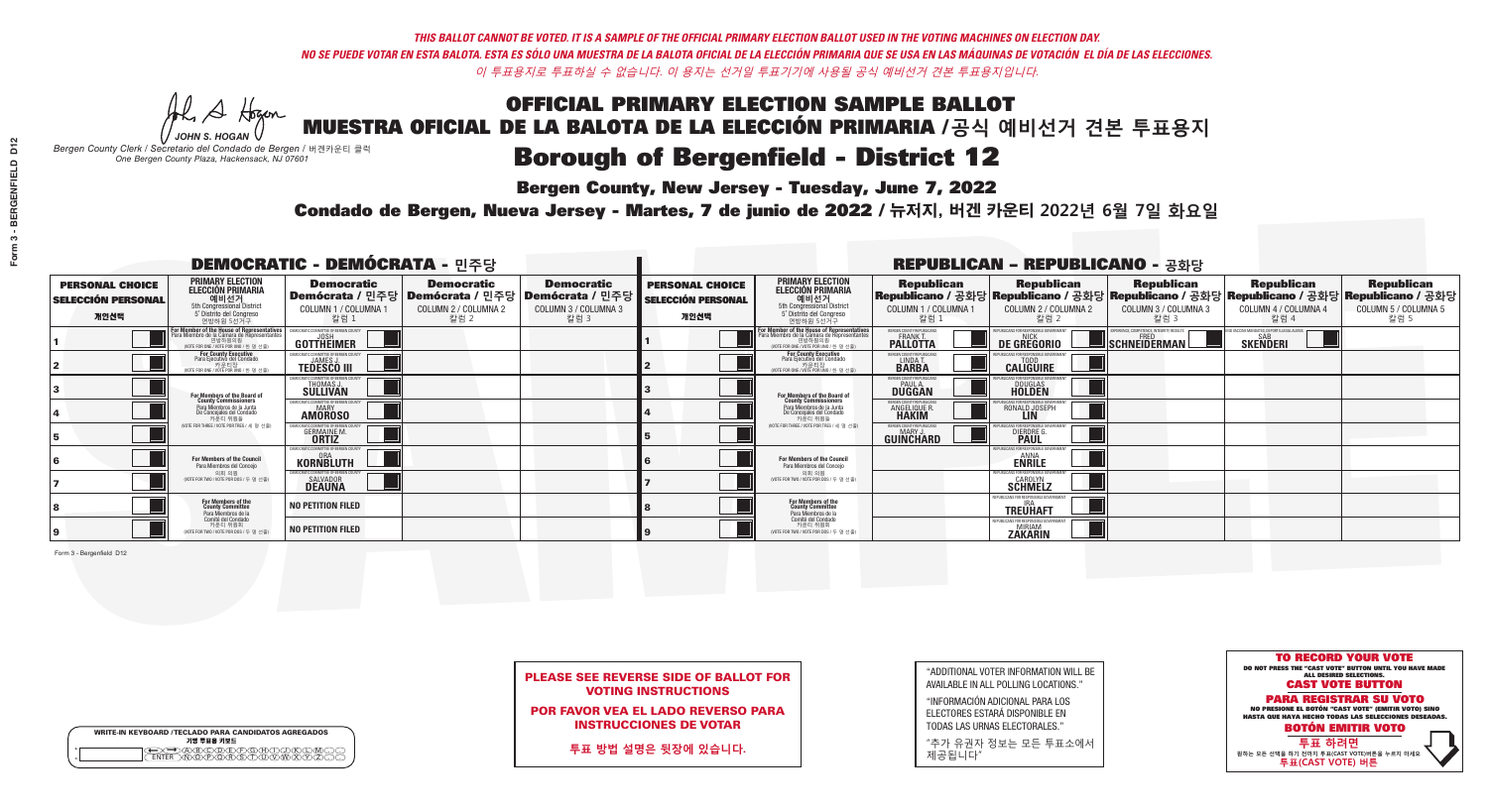A Hogen

| <b>WRITE-IN KEYBOARD /TECLADO PARA CANDIDATOS AGREGADOS</b><br>기명 투표용 키보드 |  |
|---------------------------------------------------------------------------|--|
| (A)B)C)D)E)(F)(G)(H)(T)(T)(<br>o<br>心面有心的<br>o                            |  |

# **Borough of Bergenfield - District 13**

**Bergen County, New Jersey - Tuesday, June 7, 2022** 

*JOHN S. HOGAN Bergen County Clerk / Secretario del Condado de Bergen /* 버겐카운티 클럭 *One Bergen County Plaza, Hackensack, NJ 07601*



PLEASE SEE REVERSE SIDE OF BALLOT FOR VOTING INSTRUCTIONS

POR FAVOR VEA EL LADO REVERSO PARA INSTRUCCIONES DE VOTAR

**투표 방법 설명은 뒷장에 있습니다.**

| "ADDITIONAL VOTER INFORMATION WILL BE |
|---------------------------------------|
| AVAILABLE IN ALL POLLING LOCATIONS."  |

"INFORMACIÓN ADICIONAL PARA LOS ELECTORES ESTARÁ DISPONIBLE EN TODAS LAS URNAS ELECTORALES."

"추가 유권자 정보는 모든 투표소에서 제공됩니다"

Condado de Bergen, Nueva Jersey - Martes, 7 de junio de 2022 / 뉴저지, 버겐 카운티 2022년 6월 7일 화요일 *One Bergen County Plaza, Hackensack, NJ 07601*

|                                                             |                                                                                                                                    | <b>DEMOCRATIC - DEMÓCRATA - 민주당</b>                                   |                                                   |                                                                                                              |                                                             |                                                                                                                                             |                                                                | <b>REPUBLICAN - REPUBLICANO - 공화당</b>                 |                                                                                                                                                |                                                           |                                                   |
|-------------------------------------------------------------|------------------------------------------------------------------------------------------------------------------------------------|-----------------------------------------------------------------------|---------------------------------------------------|--------------------------------------------------------------------------------------------------------------|-------------------------------------------------------------|---------------------------------------------------------------------------------------------------------------------------------------------|----------------------------------------------------------------|-------------------------------------------------------|------------------------------------------------------------------------------------------------------------------------------------------------|-----------------------------------------------------------|---------------------------------------------------|
| <b>PERSONAL CHOICE</b><br><b>SELECCIÓN PERSONAL</b><br>개인선택 | <b>PRIMARY ELECTION</b><br><b>ELECCIÓN PRIMARIA</b><br>예비선거<br>5th Congressional District<br>5° Distrito del Congreso<br>연방하원 5선거구 | <b>Democratic</b><br>COLUMN 1 / COLUMNA 1<br>칼럼 1                     | <b>Democratic</b><br>COLUMN 2 / COLUMNA 2<br>칼럼 2 | <b>Democratic</b><br>  Demócrata / 민주당   Demócrata / 민주당   Demócrata / 민주당  <br>COLUMN 3 / COLUMNA 3<br>칼럼 3 | <b>PERSONAL CHOICE</b><br><b>SELECCIÓN PERSONAL</b><br>개인선택 | <b>PRIMARY ELECTION</b><br><b>ELECCIÓN PRIMARIA</b><br>예비선거<br>5th Congressional District<br>5° Distrito del Congreso<br>연방하원 5선거구          | <b>Republican</b><br>COLUMN 1 / COLUMNA 1<br>칼럼                | <b>Republican</b><br>COLUMN 2 / COLUMNA 2<br>칼럼 2     | <b>Republican</b><br>Republicano / 공화당 Republicano / 공화당 Republicano / 공화당 Republicano / 공화당 Republicano / 공화당<br>COLUMN 3 / COLUMNA 3<br>칼럼 3 | <b>Republican</b><br>COLUMN 4 / COLUMNA 4<br>칼럼 4         | <b>Republican</b><br>COLUMN 5 / COLUMNA 5<br>칼럼 5 |
|                                                             | For Member of the House of Representatives<br>Para Miembro de la Cámara de Representantes                                          | EMOCRATIC COMMITTEE OF BERGEN (<br><b>GOTTHEIMER</b>                  |                                                   |                                                                                                              |                                                             | For Member of the House of Representatives<br>Para Miembro de la Cámara de Representantes<br>연방하원의원<br>(VOTE FOR ONE / VOTE POR UNO / 한명선출) | ERGEN COUNTY REPUBLICAN<br><b>PALLOTTA</b>                     | DE GREGORIO                                           | ERIENCE, COMPETENCE, INTEGRITY, RESUL'<br>SCHNEIDERMAN                                                                                         | VACCINE MANDATES, DEPORT ILLEGAL ALIEI<br><b>SKENDERI</b> |                                                   |
|                                                             | For County Executive<br>Para Ejecutivo del Condado<br>가운티장<br>(VOTE FOR ONE / VOTE POR UNO / 한 명 선출)                               | <b>FMOCRATIC COMMITTEE OF BERGEN COUNT</b><br><b>TEDESCO III</b>      |                                                   |                                                                                                              |                                                             | For County Executive<br>Para Ejecutivo del Condado<br>가운티장<br>(VOTE FOR ONE / VOTE POR UNO / 한 명 선출)                                        | BERGEN COUNTY REPUBLICAN<br>LINDA T.                           | <b>CALIGUIRE</b>                                      |                                                                                                                                                |                                                           |                                                   |
|                                                             | For Members of the Board of<br>County Commissioners                                                                                | <b>EMOCRATIC COMMITTEE OF BEBGEN COUNT</b><br>THOMAS J.               |                                                   |                                                                                                              |                                                             | For Members of the Board of<br>County Commissioners                                                                                         | ERGEN COUNTY REPUBLICAN<br><b>PAUL A.</b><br><b>DUGGAN</b>     | <b>DOUGLAS</b>                                        |                                                                                                                                                |                                                           |                                                   |
|                                                             | Para Miembros de la Junta<br>De Concejales del Condado<br>카우티 위원들                                                                  | <b>EMOCRATIC COMMITTEE OF BERGEN COUNTY</b><br>MARY<br><b>AMÖROSO</b> |                                                   |                                                                                                              |                                                             | Para Miembros de la Junta<br>De Concejales del Condado<br>카운티 위원들                                                                           | <b>FRGEN COUNTY REPUBLICAN</b><br><b>ANGELIQUE R<br/>HAKIM</b> | RONALD JOSEPH                                         |                                                                                                                                                |                                                           |                                                   |
|                                                             | NOTE FOR THREE / VOTE POR TRES / 세 명 선출)                                                                                           | <b>GERMAINE M.</b>                                                    |                                                   |                                                                                                              |                                                             | NOTE FOR THREE / VOTE POR TRES / 세 명 선출)                                                                                                    | ERGEN COUNTY REPUBLICANS<br>MARY J<br>GUINCHARD                | <b>DIERDRE</b> G                                      |                                                                                                                                                |                                                           |                                                   |
|                                                             | <b>For Members of the Council</b><br>Para Miembros del Conceio                                                                     | EMOCRATIC COMMITTEE OF BERGEN COUNTY<br><b>KORNBLUTH</b>              |                                                   |                                                                                                              |                                                             | <b>For Members of the Council</b><br>Para Miembros del Conceio                                                                              |                                                                | PUBLICANS FOR RESPONSIBLE GO<br><b>ENRILE</b>         |                                                                                                                                                |                                                           |                                                   |
|                                                             | 의회 의원<br>(VOTE FOR TWO / VOTE POR DOS / 두 명 선출)                                                                                    | EMOCRATIC COMMITTEE OF BERGEN COUNTY<br><b>SALVADOR</b>               |                                                   |                                                                                                              |                                                             | 의회 의원<br>NOTE FOR TWO / VOTE POR DOS / 두 명 선출)                                                                                              |                                                                | PUBLICANS FOR RESPONSIBLE GOVERNMEN<br><b>SCHMELZ</b> |                                                                                                                                                |                                                           |                                                   |
|                                                             | For Members of the<br>County Committee<br>Para Miembros de la                                                                      | <b>LINTAG</b>                                                         |                                                   |                                                                                                              |                                                             | For Members of the<br>County Committee<br>Para Miembros de la<br>Comité del Condado                                                         |                                                                | <b>JULIE M.</b><br><b>FARKAS</b>                      |                                                                                                                                                |                                                           |                                                   |
|                                                             | Comité del Condado<br>카운티 위원회<br>(VOTE FOR TWO / VOTE POR DOS / 두 명 선출)                                                            | <b>OCRATIC COMMITTEE OF BERGEN COUN</b><br><b>HOROWITZ</b>            |                                                   |                                                                                                              |                                                             | 카운티 위원회<br>(VOTE FOR TWO / VOTE POR DOS / 두 명 선출)                                                                                           |                                                                | <b>NO PETITION FILED</b>                              |                                                                                                                                                |                                                           |                                                   |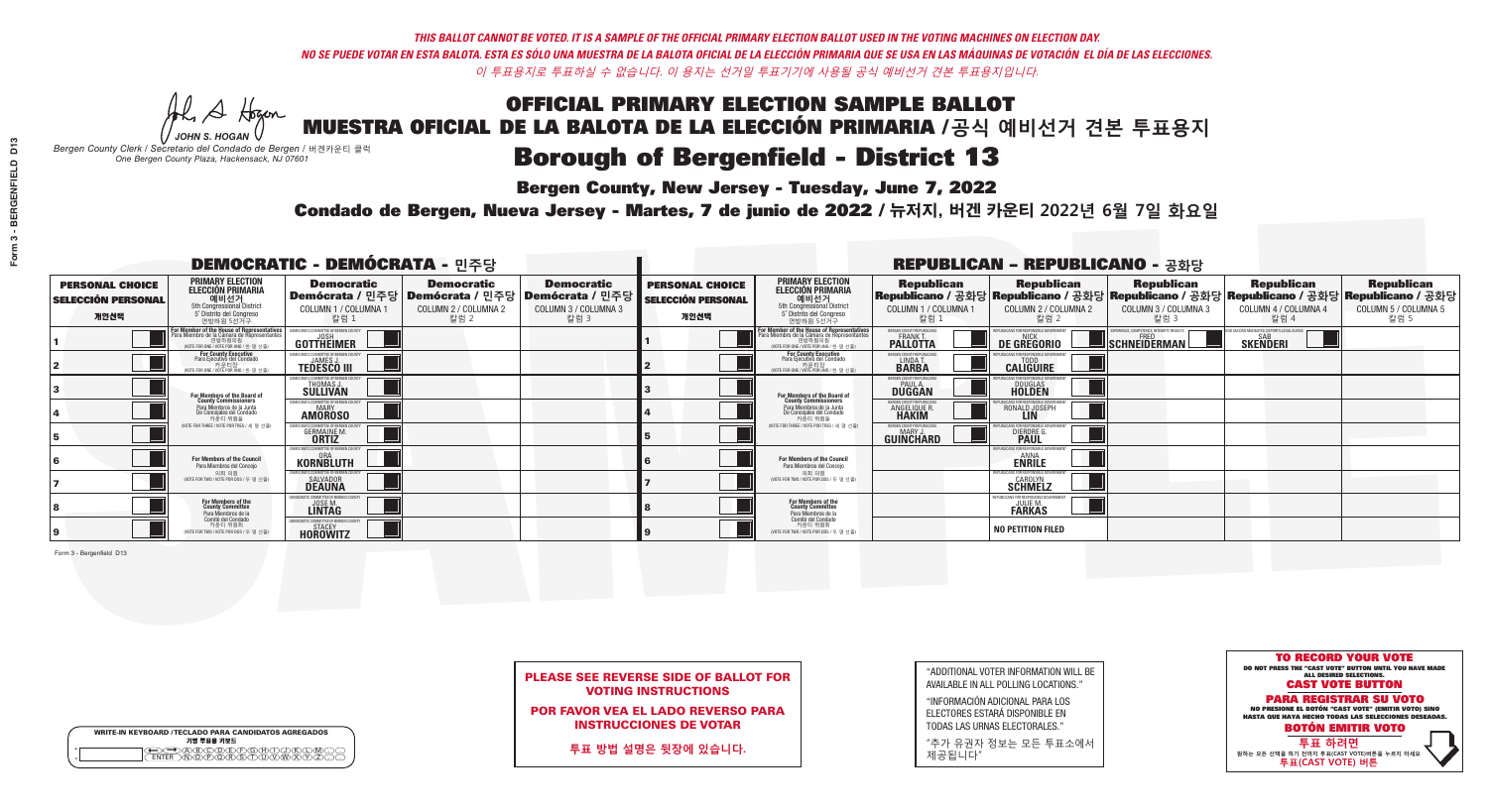A Hogen

| <b>WRITE-IN KEYBOARD /TECLADO PARA CANDIDATOS AGREGADOS</b><br>기명 투표용 키보드 |  |
|---------------------------------------------------------------------------|--|
| E@®©®®®®®®©©®<br>EM®®®®®®©™™®®®<br><b>FNTFR</b>                           |  |

### **Borough of Bergenfield - District 14**

**Bergen County, New Jersey - Tuesday, June 7, 2022** 

*JOHN S. HOGAN Bergen County Clerk / Secretario del Condado de Bergen /* 버겐카운티 클럭 *One Bergen County Plaza, Hackensack, NJ 07601*



PLEASE SEE REVERSE SIDE OF BALLOT FOR VOTING INSTRUCTIONS

POR FAVOR VEA EL LADO REVERSO PARA INSTRUCCIONES DE VOTAR

**투표 방법 설명은 뒷장에 있습니다.**

| "ADDITIONAL VOTER INFORMATION WILL BE |
|---------------------------------------|
| AVAILABLE IN ALL POLLING LOCATIONS."  |

"INFORMACIÓN ADICIONAL PARA LOS ELECTORES ESTARÁ DISPONIBLE EN TODAS LAS URNAS ELECTORALES."

"추가 유권자 정보는 모든 투표소에서 제공됩니다"

Condado de Bergen, Nueva Jersey - Martes, 7 de junio de 2022 / 뉴저지, 버겐 카운티 2022년 6월 7일 화요일 *One Bergen County Plaza, Hackensack, NJ 07601*

|                                                             |                                                                                                                                 | <b>DEMOCRATIC - DEMÓCRATA - 민주당</b>                                    |                                                   |                                                                                                        |                                                             |                                                                                                                                    |                                                               | <b>REPUBLICAN - REPUBLICANO - 공화당</b>                                                                                                          |                                            |                                                    |                                                   |
|-------------------------------------------------------------|---------------------------------------------------------------------------------------------------------------------------------|------------------------------------------------------------------------|---------------------------------------------------|--------------------------------------------------------------------------------------------------------|-------------------------------------------------------------|------------------------------------------------------------------------------------------------------------------------------------|---------------------------------------------------------------|------------------------------------------------------------------------------------------------------------------------------------------------|--------------------------------------------|----------------------------------------------------|---------------------------------------------------|
| <b>PERSONAL CHOICE</b><br><b>SELECCIÓN PERSONAL</b><br>개인선택 | <b>PRIMARY ELECTION</b><br><b>ELECCIÓN PRIMARIA</b><br>예비선거 5th Congressional District<br>5° Distrito del Congreso<br>연방하원 5선거구 | <b>Democratic</b><br>COLUMN 1 / COLUMNA 1<br>칼럼 1                      | <b>Democratic</b><br>COLUMN 2 / COLUMNA 2<br>칼럼 2 | <b>Democratic</b><br>│Demócrata / 민주당│Demócrata / 민주당│Demócrata / 민주당┃<br>COLUMN 3 / COLUMNA 3<br>칼럼 3 | <b>PERSONAL CHOICE</b><br><b>SELECCIÓN PERSONAL</b><br>개인선택 | <b>PRIMARY ELECTION</b><br><b>ELECCIÓN PRIMARIA</b><br>예비선거<br>5th Congressional District<br>5° Distrito del Congreso<br>연방하원 5선거구 | <b>Republican</b><br>COLUMN 1 / COLUMNA 1<br>칼럼 :             | <b>Republican</b><br>Republicano / 공화당 Republicano / 공화당 Republicano / 공화당 Republicano / 공화당 Republicano / 공화당<br>COLUMN 2 / COLUMNA 2<br>칼럼 2 | Republican<br>COLUMN 3 / COLUMNA 3<br>칼럼 3 | <b>Republican</b><br>COLUMN 4 / COLUMNA 4<br>칼럼 4  | <b>Republican</b><br>COLUMN 5 / COLUMNA 5<br>칼럼 5 |
|                                                             | For Member of the House of Representatives<br>Para Miembro de la Cámara de Representantes                                       | EMOCRATIC COMMITTEE OF BERGEN CO<br><b>GOTTHEIMER</b>                  |                                                   |                                                                                                        |                                                             | For Member of the House of Representatives<br>Para Miembro de la Cámara de Representantes                                          | ERGEN COUNTY REPUBLICAN:<br><b>PALLOTTA</b>                   | DE GREGORIO                                                                                                                                    | SCHNEIDERMAN                               | VACCINE MANDATES, DEPORT ILLEGAL ALIEN<br>SKEÑDERI |                                                   |
|                                                             | For County Executive<br>Para Ejecutivo del Condado<br>WOTE FOR ONE / VOTE POR UNO / 한 명 선출                                      | JEMOCRATIC COMMITTEE OF BERGEN COUNT<br><b>TEDESCO III</b>             |                                                   |                                                                                                        |                                                             | For County Executive<br>Para Ejecutivo del Condado<br>7 카운티장<br>(VOTE FOR ONE / VOTE POR UNO / 한 명 선출                              | BERGEN COUNTY REPUBLICAN<br>LINDA T.                          | <b>CALIGUIRE</b>                                                                                                                               |                                            |                                                    |                                                   |
|                                                             | For Members of the Board of<br>County Commissioners                                                                             | EMOCRATIC COMMITTEE OF BERGEN COUNT<br>THOMAS J.<br>SÜLLIVAN           |                                                   |                                                                                                        |                                                             | For Members of the Board of<br>County Commissioners                                                                                | ERGEN COUNTY REPUBLICAN<br><b>PAUL A.</b><br><b>DUGGAN</b>    | <b>DOUGLAS</b>                                                                                                                                 |                                            |                                                    |                                                   |
|                                                             | Para Miembros de la Junta<br>De Concejales del Condado<br>카운티 위원들                                                               | EMOCRATIC COMMITTEE OF BERGEN COUNTY<br><b>MARY</b><br><b>AMOROSO</b>  |                                                   |                                                                                                        |                                                             | Para Miembros de la Junta<br>De Concejales del Condado<br>카운티 위원들                                                                  | FRGEN COUNTY REPUBLICAN<br><b>ANGELIQUE R</b><br><b>HAKIM</b> | RONALD JOSEPH                                                                                                                                  |                                            |                                                    |                                                   |
|                                                             | (VOTE FOR THREE / VOTE POR TRES / 세 명 선출)                                                                                       | ICRATIC COMMITTEE OF BERGEN COUNT<br><b>GERMAINE M.</b>                |                                                   |                                                                                                        |                                                             | (VOTE FOR THREE / VOTE POR TRES / 세 명 선출)                                                                                          | ERGEN COUNTY REPUBLICANS<br><b>MARY J</b><br>GUIÑCHARD        | DIERDRE G                                                                                                                                      |                                            |                                                    |                                                   |
|                                                             | <b>For Members of the Council</b><br>Para Miembros del Conceio                                                                  | EMOCRATIC COMMITTEE OF BERGEN COUNTY<br><b>KORNBLUTH</b>               |                                                   |                                                                                                        |                                                             | For Members of the Council<br>Para Miembros del Conceio                                                                            |                                                               | UBI ICANS FOR RESPONSIBI E GI<br><b>ENRILE</b>                                                                                                 |                                            |                                                    |                                                   |
|                                                             | 의회 의원<br>(VOTE FOR TWO / VOTE POR DOS / 두 명 선출)                                                                                 | EMOCRATIC COMMITTEE OF BERGEN COUNTY<br>SALVADOR<br><b>DEAUNA</b>      |                                                   |                                                                                                        |                                                             | 의회 의원<br>NOTE FOR TWO / VOTE POR DOS / 두 명 선출)                                                                                     |                                                               | PUBLICANS FOR RESPONSIBLE GO<br><b>SCHMELZ</b>                                                                                                 |                                            |                                                    |                                                   |
|                                                             | For Members of the<br>County Committee<br>Para Miembros de la<br>Comité del Condado                                             | MOCRATIC COMMITTEE OF BERGEN COUNTY<br><b>HERNANDO</b><br>RIVERA MEJIA |                                                   |                                                                                                        |                                                             | For Members of the<br>County Committee<br>Para Miembros de la<br>Comité del Condado                                                |                                                               | <b>NO PETITION FILED</b>                                                                                                                       |                                            |                                                    |                                                   |
|                                                             | 카운티 위원회<br>(VOTE FOR TWO / VOTE POR DOS / 두 명 선출)                                                                               | MOCRATIC COMMITTEE OF BERGEN COUNTY<br>LINA C.<br>LATORRE              |                                                   |                                                                                                        |                                                             | 카운티 위원회<br>(VOTE FOR TWO / VOTE POR DOS / 두 명 선출)                                                                                  |                                                               | NO PETITION FILED                                                                                                                              |                                            |                                                    |                                                   |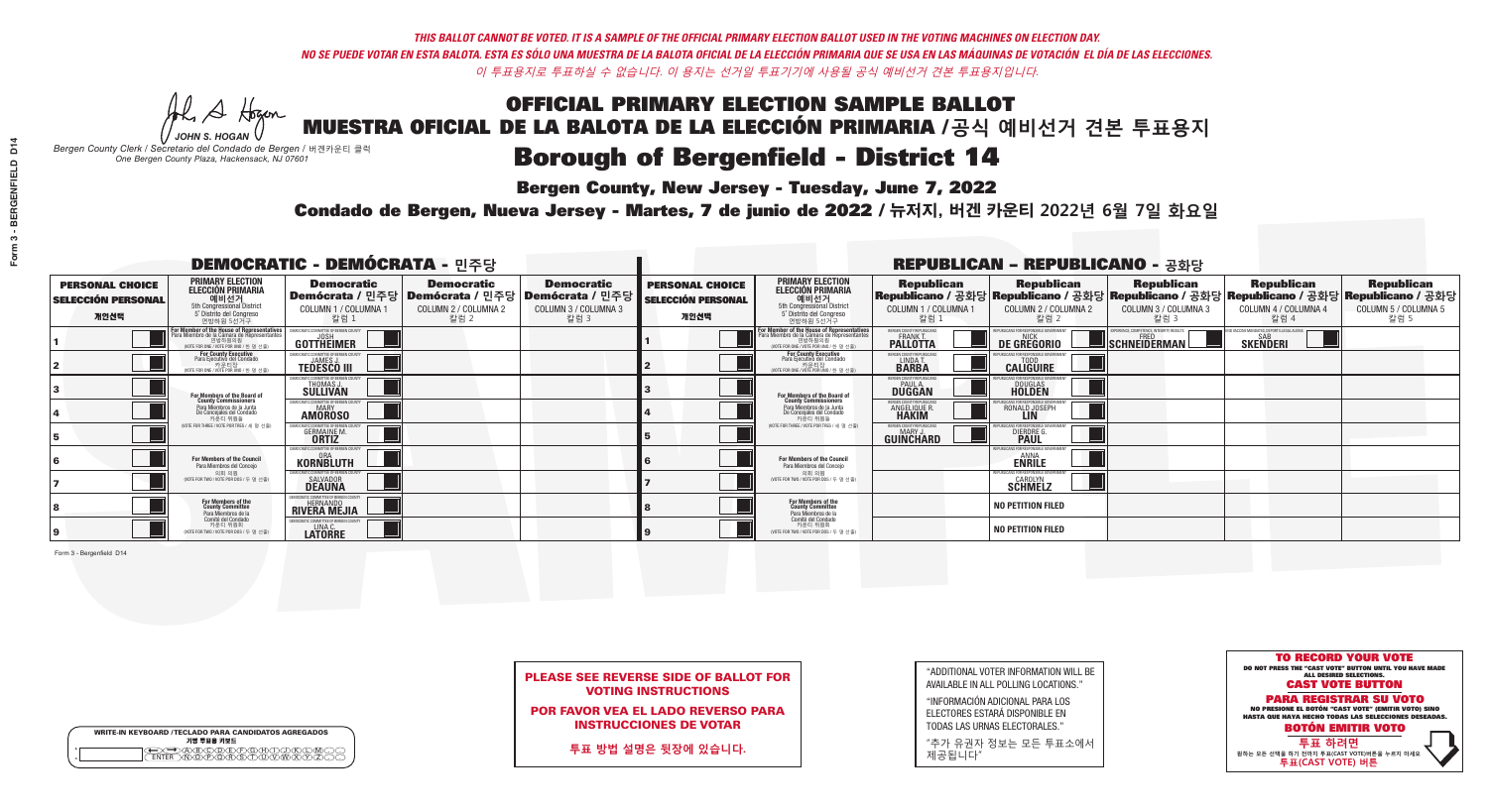He A Hogan

| <b>WRITE-IN KEYBOARD /TECLADO PARA CANDIDATOS AGREGADOS</b><br>기명 투표용 키보드 |  |
|---------------------------------------------------------------------------|--|
| E A BOO DE DO BODO KI<br>MA BA BA SA MWA XI                               |  |

# **Borough of Bergenfield - District 15**

**Bergen County, New Jersey - Tuesday, June 7, 2022** 

*JOHN S. HOGAN Bergen County Clerk / Secretario del Condado de Bergen /* 버겐카운티 클럭 *One Bergen County Plaza, Hackensack, NJ 07601*



|  | <b>PLEASE SEE REVERSE SIDE OF BALLOT FOR</b> |  |  |
|--|----------------------------------------------|--|--|
|  | <b>VOTING INSTRUCTIONS</b>                   |  |  |

POR FAVOR VEA EL LADO REVERSO PARA INSTRUCCIONES DE VOTAR

**투표 방법 설명은 뒷장에 있습니다.**

"ADDITIONAL VOTER INFORMATION WILL BE AVAILABLE IN ALL POLLING LOCATIONS."

"INFORMACIÓN ADICIONAL PARA LOS ELECTORES ESTARÁ DISPONIBLE EN TODAS LAS URNAS ELECTORALES."

"추가 유권자 정보는 모든 투표소에서 제공됩니다"

Condado de Bergen, Nueva Jersey - Martes, 7 de junio de 2022 / 뉴저지, 버겐 카운티 2022년 6월 7일 화요일 *One Bergen County Plaza, Hackensack, NJ 07601*

| <b>DEMOCRATIC - DEMÓCRATA - 민주당</b>                         |                                                                                                                                               |                                                                          |                                                   |                                                                                                        |                                                             |                                                                                                                                    |                                                            | <b>REPUBLICAN - REPUBLICANO - 공화당</b>                 |                                                                                                                                                |                                                            |                                                   |
|-------------------------------------------------------------|-----------------------------------------------------------------------------------------------------------------------------------------------|--------------------------------------------------------------------------|---------------------------------------------------|--------------------------------------------------------------------------------------------------------|-------------------------------------------------------------|------------------------------------------------------------------------------------------------------------------------------------|------------------------------------------------------------|-------------------------------------------------------|------------------------------------------------------------------------------------------------------------------------------------------------|------------------------------------------------------------|---------------------------------------------------|
| <b>PERSONAL CHOICE</b><br><b>SELECCIÓN PERSONAL</b><br>개인선택 | <b>PRIMARY ELECTION</b><br><b>ELECCIÓN PRIMARIA</b><br>예비선거<br>5th Congressional District<br>5° Distrito del Congreso<br>연방하원 5선거구            | <b>Democratic</b><br>COLUMN 1 / COLUMNA 1<br>칼럼 1                        | <b>Democratic</b><br>COLUMN 2 / COLUMNA 2<br>칼럼 2 | <b>Democratic</b><br>│Demócrata / 민주당│Demócrata / 민주당│Demócrata / 민주당┃<br>COLUMN 3 / COLUMNA 3<br>칼럼 3 | <b>PERSONAL CHOICE</b><br><b>SELECCIÓN PERSONAL</b><br>개인선택 | <b>PRIMARY ELECTION</b><br><b>ELECCIÓN PRIMARIA</b><br>예비선거<br>5th Congressional District<br>5° Distrito del Congreso<br>연방하원 5선거구 | <b>Republican</b><br>COLUMN 1 / COLUMNA 1<br>칼럼 :          | <b>Republican</b><br>COLUMN 2 / COLUMNA 2<br>칼럼 2     | <b>Republican</b><br>Republicano / 공화당 Republicano / 공화당 Republicano / 공화당 Republicano / 공화당 Republicano / 공화당<br>COLUMN 3 / COLUMNA 3<br>칼럼 3 | <b>Republican</b><br>COLUMN 4 / COLUMNA 4<br>칼럼 4          | <b>Republican</b><br>COLUMN 5 / COLUMNA 5<br>칼럼 5 |
|                                                             | For Member of the House of Representatives<br>Para Miembro de la Cámara de Representantes<br>연방하원의원<br>(VOTE FOR ONE / VOTE POR UNO / 한 명 선출) | JEMOCRATIC COMMITTEE OF BERGEN COUNT<br>GOTTHEIMER                       |                                                   |                                                                                                        |                                                             | For Member of the House of Representatives<br>Para Miembro de la Cámara de Representantes                                          | ERGEN COUNTY REPUBLICAN<br><b>PALLOTTA</b>                 | DE GREGORIO                                           | SCHNEIDERMAN                                                                                                                                   | VACCINE MANDATES, DEPORT ILLEGAL ALIENS<br><b>SKENDERI</b> |                                                   |
|                                                             | For County Executive<br>Para Ejecutivo del Condado<br>WOTE FOR ONE / VOTE POR UNO / 한 명 선출)                                                   | <b>FMOCRATIC COMMITTEE OF BERGEN COUNT</b><br><b>TEDESCO III</b>         |                                                   |                                                                                                        |                                                             | For County Executive<br>Para Ejecutivo del Condado<br>WOTE FOR ONE / VOTE POR UNO / 한 명 선출                                         | BERGEN COUNTY REPUBLICAL<br>LINDAT.                        | <b>CALIGUIRE</b>                                      |                                                                                                                                                |                                                            |                                                   |
|                                                             | For Members of the Board of<br>County Commissioners                                                                                           | EMOCRATIC COMMITTEE OF BERGEN COUNT<br>THOMAS J.<br>SÜLLIVAN             |                                                   |                                                                                                        |                                                             | For Members of the Board of<br>County Commissioners                                                                                | ERGEN COUNTY REPUBLICAN<br><b>PAUL A.</b><br><b>DUGGAN</b> | DOUGLAS<br>HOLDEN                                     |                                                                                                                                                |                                                            |                                                   |
|                                                             | Para Miembros de la Junta<br>De Concejales del Condado<br>카운티 위원들                                                                             | EMOCRATIC COMMITTEE OF BERGEN COUNTY<br><b>MARY</b><br><b>AMOROSO</b>    |                                                   |                                                                                                        |                                                             | Para Miembros de la Junta<br>De Concejales del Condado<br>카운티 위원들                                                                  | ERGEN COUNTY REPUBLICAN<br>ANGELIQUE R.                    | RONALD JOSEPH<br><b>LIN</b>                           |                                                                                                                                                |                                                            |                                                   |
|                                                             | (VOTE FOR THREE / VOTE POR TRES / 세 명 선출)                                                                                                     | IOCRATIC COMMITTEE OF BERGEN COUNT<br><b>GERMAINE M.</b><br><b>ORTIZ</b> |                                                   |                                                                                                        |                                                             | NOTE FOR THREE / VOTE POR TRES / 세 명 선출)                                                                                           | ERGEN COUNTY REPUBLICANS<br>MARY J<br>GUINCHARD            | <b>ICANS FOR RESPONSIBLE O</b><br>DIERDRE (           |                                                                                                                                                |                                                            |                                                   |
|                                                             | <b>For Members of the Council</b><br>Para Miembros del Conceio                                                                                | EMOCRATIC COMMITTEE OF BERGEN COUNTY<br>KORNBLUTH                        |                                                   |                                                                                                        |                                                             | <b>For Members of the Council</b><br>Para Miembros del Conceio                                                                     |                                                            | 'UBI ICANS FOR RESPONSIBI E GO<br><b>ENRILE</b>       |                                                                                                                                                |                                                            |                                                   |
|                                                             | 의회 의원<br>(VOTE FOR TWO / VOTE POR DOS / 두 명 선출)                                                                                               | <b>EMOCRATIC COMMITTEE OF BEBGEN COUNTY</b><br>SALVADOR<br><b>DEAUNA</b> |                                                   |                                                                                                        |                                                             | 의회 의원<br>(VOTE FOR TWO / VOTE POR DOS / 두 명 선출)                                                                                    |                                                            | PUBLICANS FOR RESPONSIBLE GOVERNMEN<br><b>SCHMELZ</b> |                                                                                                                                                |                                                            |                                                   |
|                                                             | For Members of the<br>County Committee<br>Para Miembros de la<br>Comité del Condado                                                           | OCRATIC COMMITTEE OF BERGEN COUNT<br>LAMBERT C.<br><b>BELTRAN</b>        |                                                   |                                                                                                        |                                                             | For Members of the<br>County Committee<br>Para Miembros de la<br>Comité del Condado                                                |                                                            | <b>NO PETITION FILED</b>                              |                                                                                                                                                |                                                            |                                                   |
|                                                             | 카운티 위원회<br>(VOTE FOR TWO / VOTE POR DOS / 두 명 선출)                                                                                             | <b>NO PETITION FILED</b>                                                 |                                                   |                                                                                                        |                                                             | 카운티 위원회<br>(VOTE FOR TWO / VOTE POR DOS / 두 명 선출)                                                                                  |                                                            | <b>NO PETITION FILED</b>                              |                                                                                                                                                |                                                            |                                                   |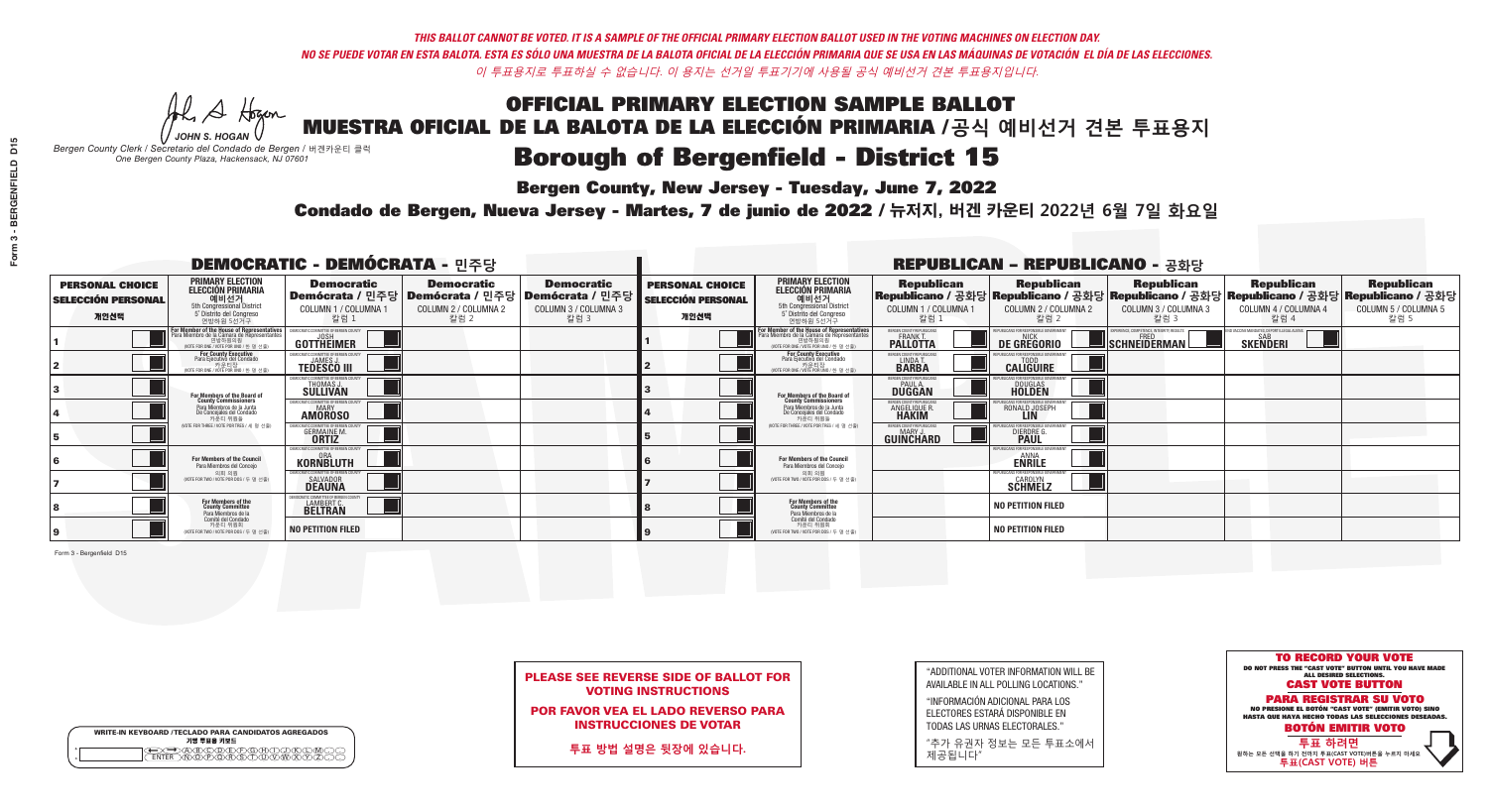A Hogen

| <b>WRITE-IN KEYBOARD /TECLADO PARA CANDIDATOS AGREGADOS</b><br>기명 투표용 키보드 |  |
|---------------------------------------------------------------------------|--|
| E@®©®®®®®®©©®<br>EM®®®®®®©™™®®®<br><b>FNTFR</b>                           |  |

# **Borough of Bergenfield - District 16**

**Bergen County, New Jersey - Tuesday, June 7, 2022** 

*JOHN S. HOGAN Bergen County Clerk / Secretario del Condado de Bergen /* 버겐카운티 클럭 *One Bergen County Plaza, Hackensack, NJ 07601*



PLEASE SEE REVERSE SIDE OF BALLOT FOR VOTING INSTRUCTIONS

POR FAVOR VEA EL LADO REVERSO PARA INSTRUCCIONES DE VOTAR

**투표 방법 설명은 뒷장에 있습니다.**

"ADDITIONAL VOTER INFORMATION WILL BE AVAILABLE IN ALL POLLING LOCATIONS."

"INFORMACIÓN ADICIONAL PARA LOS ELECTORES ESTARÁ DISPONIBLE EN TODAS LAS URNAS ELECTORALES."

"추가 유권자 정보는 모든 투표소에서 제공됩니다"

Condado de Bergen, Nueva Jersey - Martes, 7 de junio de 2022 / 뉴저지, 버겐 카운티 2022년 6월 7일 화요일 *One Bergen County Plaza, Hackensack, NJ 07601*

|                                                             |                                                                                                                                         | <b>DEMOCRATIC - DEMÓCRATA - 민주당</b>                                   |                                                   |                                                                                                        |                                                             |                                                                                                                                    |                                                               | <b>REPUBLICAN - REPUBLICANO - 공화당</b>                                                                                                          |                                                   |                                                             |                                                   |
|-------------------------------------------------------------|-----------------------------------------------------------------------------------------------------------------------------------------|-----------------------------------------------------------------------|---------------------------------------------------|--------------------------------------------------------------------------------------------------------|-------------------------------------------------------------|------------------------------------------------------------------------------------------------------------------------------------|---------------------------------------------------------------|------------------------------------------------------------------------------------------------------------------------------------------------|---------------------------------------------------|-------------------------------------------------------------|---------------------------------------------------|
| <b>PERSONAL CHOICE</b><br><b>SELECCIÓN PERSONAL</b><br>개인선택 | <b>PRIMARY ELECTION</b><br><b>ELECCIÓN PRIMARIA</b><br>---- 예비선거<br>5th Congressional District<br>5° Distrito del Congreso<br>연방하원 5선거구 | <b>Democratic</b><br>COLUMN 1 / COLUMNA 1<br>칼럼 1                     | <b>Democratic</b><br>COLUMN 2 / COLUMNA 2<br>칼럼 2 | <b>Democratic</b><br>│Demócrata / 민주당│Demócrata / 민주당│Demócrata / 민주당┃<br>COLUMN 3 / COLUMNA 3<br>칼럼 3 | <b>PERSONAL CHOICE</b><br><b>SELECCIÓN PERSONAL</b><br>개인선택 | <b>PRIMARY ELECTION</b><br><b>ELECCIÓN PRIMARIA</b><br>예비선거<br>5th Congressional District<br>5° Distrito del Congreso<br>연방하원 5선거구 | <b>Republican</b><br>COLUMN 1 / COLUMNA 1<br>칼럼 :             | <b>Republican</b><br>Republicano / 공화당 Republicano / 공화당 Republicano / 공화당 Republicano / 공화당 Republicano / 공화당<br>COLUMN 2 / COLUMNA 2<br>참럼 2 | <b>Republican</b><br>COLUMN 3 / COLUMNA 3<br>칼럼 3 | <b>Republican</b><br>COLUMN 4 / COLUMNA 4<br>칼럼 4           | <b>Republican</b><br>COLUMN 5 / COLUMNA 5<br>칼럼 5 |
|                                                             | For Member of the House of Representatives<br>Para Miembro de la Cámara de Representantes                                               | EMOCRATIC COMMITTEE OF BERGEN CO<br><b>GOTTHEIMER</b>                 |                                                   |                                                                                                        |                                                             | For Member of the House of Representatives<br>Para Miembro de la Cámara de Representantes                                          | BERGEN COUNTY REPUBLICAN<br><b>PALLOTTA</b>                   | DE GREGORIO                                                                                                                                    | SCHNEIDERMAN                                      | ) VACCINE MANDATES, DEPORT ILLEGAL ALIEN<br><b>SKENDERI</b> |                                                   |
|                                                             | For County Executive<br>Para Ejecutivo del Condado<br>WOTE FOR ONE / VOTE POR UNO / 한 명 선출                                              | JEMOCRATIC COMMITTEE OF BERGEN COUNT<br><b>TEDESCO III</b>            |                                                   |                                                                                                        |                                                             | For County Executive<br>Para Ejecutivo del Condado<br>7) 카운티장<br>(VOTE FOR ONE / VOTE POR UNO / 한 명 선출)                            | BERGEN COUNTY REPUBLICAN<br>LINDA T.                          | <b>CALIGUIRE</b>                                                                                                                               |                                                   |                                                             |                                                   |
|                                                             | For Members of the Board of<br>County Commissioners                                                                                     | EMOCRATIC COMMITTEE OF BERGEN COUNT<br>THOMAS J.                      |                                                   |                                                                                                        |                                                             | For Members of the Board of<br>County Commissioners                                                                                | ERGEN COUNTY REPUBLICAN<br><b>PAUL A.</b><br><b>DUGGAN</b>    | <b>DOUGLAS</b>                                                                                                                                 |                                                   |                                                             |                                                   |
|                                                             | Para Miembros de la Junta<br>De Concejales del Condado<br>카운티 위원들                                                                       | EMOCRATIC COMMITTEE OF BERGEN COUNTY<br><b>MARY</b><br><b>AMOROSO</b> |                                                   |                                                                                                        |                                                             | Para Miembros de la Junta<br>De Concejales del Condado<br>카운티 위원들                                                                  | FRGEN COUNTY REPUBLICAN<br><b>ANGELIQUE R</b><br><b>HAKIM</b> | RONALD JOSEPH<br><b>LIN</b>                                                                                                                    |                                                   |                                                             |                                                   |
|                                                             | (VOTE FOR THREE / VOTE POR TRES / 세 명 선출)                                                                                               | CRATIC COMMITTEE OF BERGEN COUNT<br><b>GERMAINE M.</b>                |                                                   |                                                                                                        |                                                             | NOTE FOR THREE / VOTE POR TRES / 세 명 선출)                                                                                           | ERGEN COUNTY REPUBLICANS<br>MARY,<br>GUIÑĈHARD                | <b>DIERDRE</b> O                                                                                                                               |                                                   |                                                             |                                                   |
|                                                             | <b>For Members of the Council</b><br>Para Miembros del Conceio                                                                          | EMOCRATIC COMMITTEE OF BERGEN COUNTY<br><b>KORNBLUTH</b>              |                                                   |                                                                                                        |                                                             | <b>For Members of the Council</b><br>Para Miembros del Conceio                                                                     |                                                               | 'UBI ICANS FOR RESPONSIBI E GO<br><b>ENRILE</b>                                                                                                |                                                   |                                                             |                                                   |
|                                                             | 의회 의원<br>(VOTE FOR TWO / VOTE POR DOS / 두 명 선출)                                                                                         | <b>EMOCRATIC COMMITTEE OF BERGEN COUNTY</b><br><b>SALVADOR</b>        |                                                   |                                                                                                        |                                                             | 의회 의원<br>NOTE FOR TWO / VOTE POR DOS / 두 명 선출)                                                                                     |                                                               | PUBLICANS FOR RESPONSIBLE GOVERNMENT<br><b>SCHMELZ</b>                                                                                         |                                                   |                                                             |                                                   |
|                                                             | For Members of the<br>County Committee<br>Para Miembros de la<br>Comité del Condado                                                     | <b><i>AOCRATIC COMMITTEE OF BERGEN COUNT</i></b><br><b>NUNEZ</b>      |                                                   |                                                                                                        |                                                             | For Members of the<br>County Committee<br>Para Miembros de la<br>Comité del Condado                                                |                                                               | NO PETITION FILED                                                                                                                              |                                                   |                                                             |                                                   |
|                                                             | 카운티 위원회<br>(VOTE FOR TWO / VOTE POR DOS / 두 명 선출)                                                                                       | AOCRATIC COMMITTEE OF BERGEN CO<br>FLORA<br><b>NUNEZ</b>              |                                                   |                                                                                                        |                                                             | 카운티 위원회<br>(VOTE FOR TWO / VOTE POR DOS / 두 명 선출)                                                                                  |                                                               | NO PETITION FILED                                                                                                                              |                                                   |                                                             |                                                   |